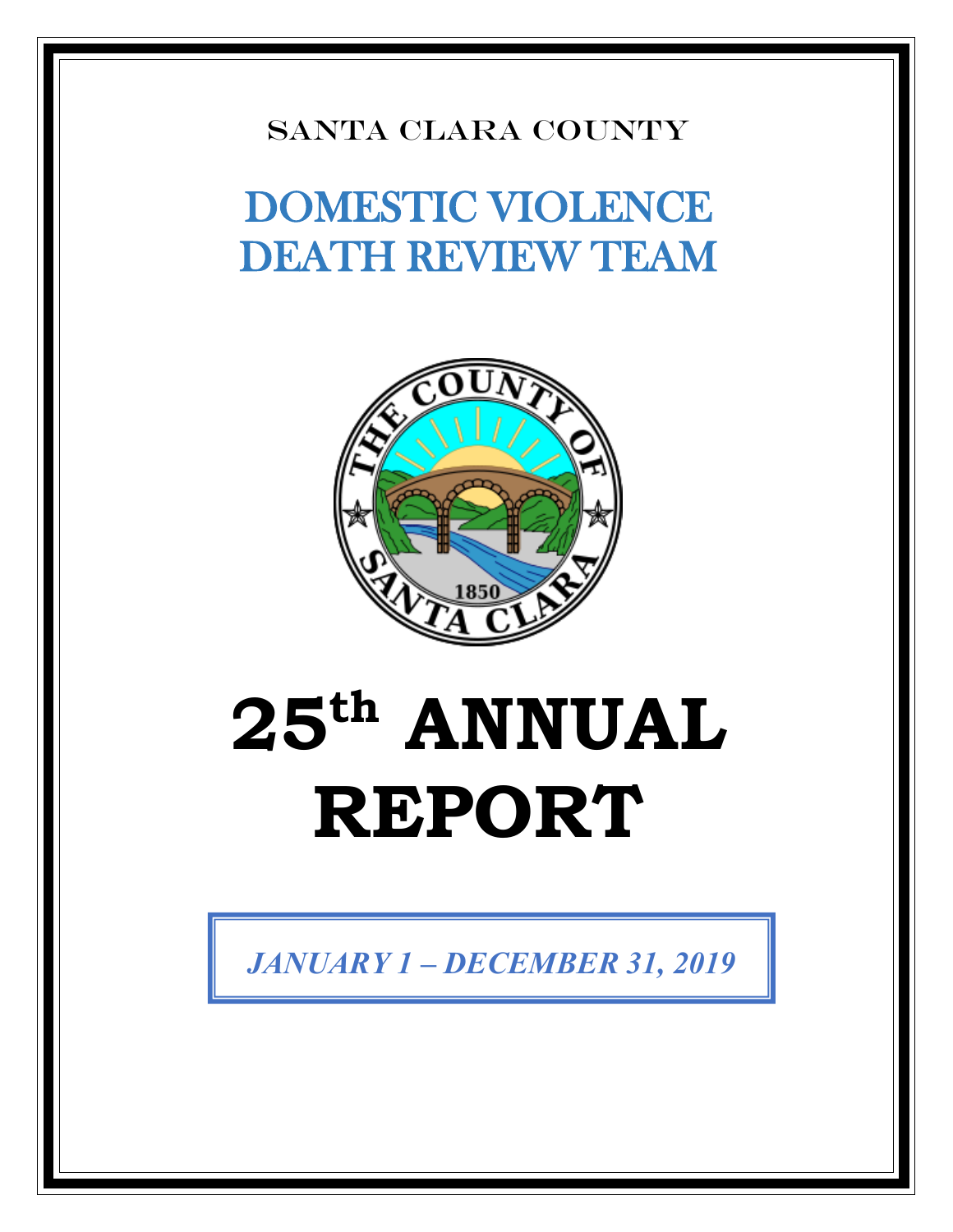#### Table of Contents

| RECOMMENDATION BY THE DVDRT TO COMMUNITY LEADERS10          |
|-------------------------------------------------------------|
| RECOMMENDATIONS TO VICTIMS AND TO THEIR FAMILIES AND        |
|                                                             |
|                                                             |
| DOMESTIC VIOLENCE DEATH REVIEW TEAM MEMBERS22               |
| Attachment 1: Domestic Violence Related Deaths Since 199323 |
|                                                             |
|                                                             |
|                                                             |
|                                                             |
|                                                             |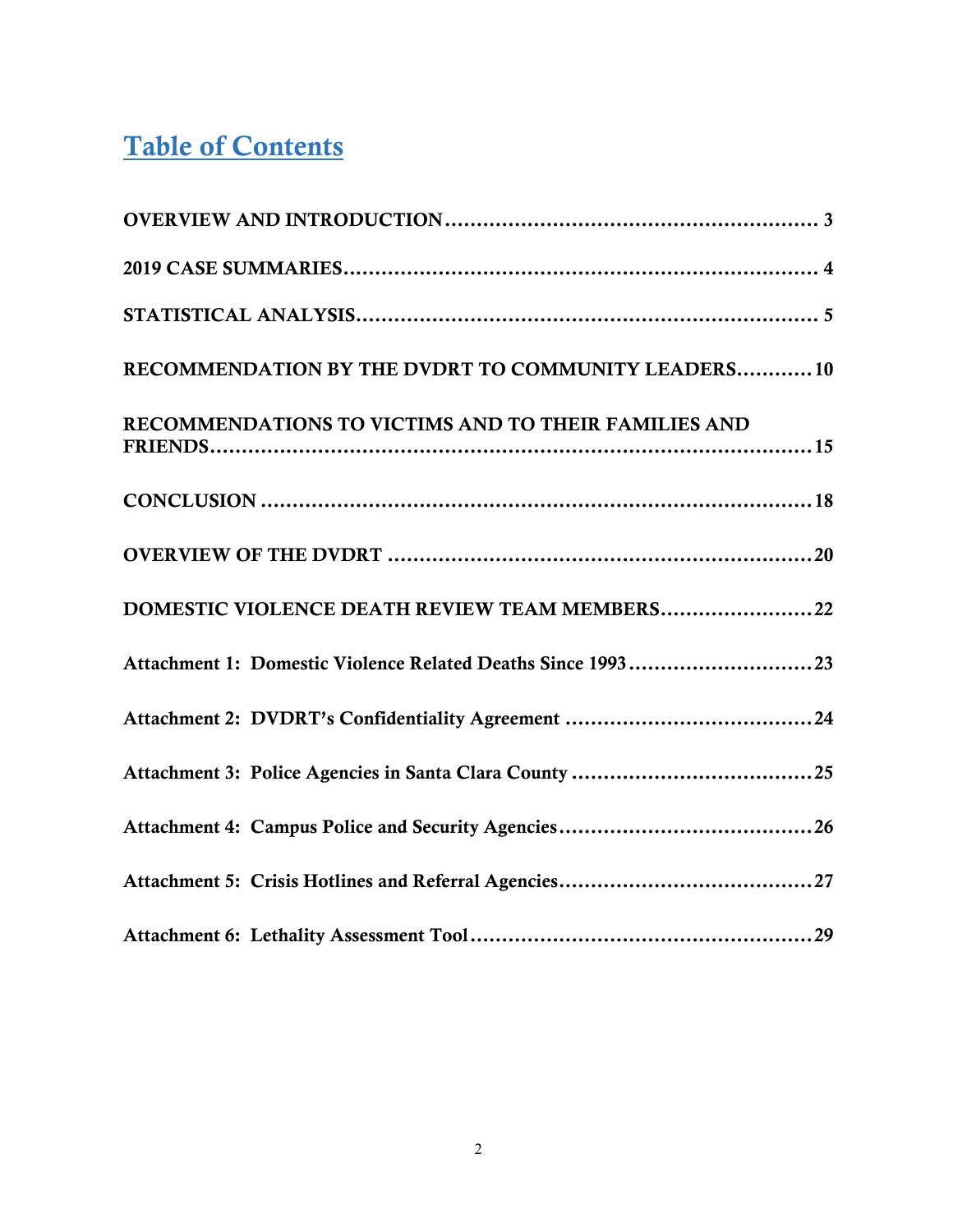#### **ANNUAL REPORT DOMESTIC VIOLENCE DEATH REVIEW TEAM JANUARY 1, 2019– DECEMBER 31, 2019**

The Santa Clara County Domestic Violence Death Review Team (**DVDRT**) is a multi-disciplinary team of experts that investigates and reviews all domestic violencerelated deaths that occur in Santa Clara County. The DVDRT provides monthly updates to the Santa Clara County Domestic Violence Council and prepares an annual report that the Domestic Violence Council posts on its website. The annual report contains recommendations to community leaders and messages to victims and community members based upon what DVDRT members have learned from the review process, with the goal of improving system response and preventing future deaths.

#### OVERVIEW AND INTRODUCTION

For a quarter of a century, we have closely probed these terrible crimes as a community of law enforcement professionals and advocates to tease out patterns, strengthen weaknesses in our systems, and to discover powerful tools of prevention. With approaches like the Family Justice Centers and our increasing use of gun restraining orders, we have gotten better at protecting survivors so that they do not join these annually collated statistics. There is much work to be done.

What follows is a grim recitation of statistics and analyses. We have not forgotten that behind all these statistics were individuals, men and women with vibrant lives cut short. We dedicate this report to them and their loved ones and devote our ongoing efforts to find better practices moving forward.

In 2019, there were **two** domestic violence-related deaths - one murder victim and a suicide victim. That number represents a decrease from 2018, when 7 deaths occurred. This year's number of domestic violence-related deaths is the lowest number that Santa Clara County has had over the past 25 years (equaling the 2 deaths in 2014), a figure that has been trending downward. From 1993-2009, our County averaged 12 domestic violence deaths a year. Since 2010, the average number of domestic violence deaths a year is 9.

In 2019, each domestic violence-related death involved a perpetrator charged with a domestic violence criminal offense. Of those 2 perpetrators, one was charged with murder, and one is no longer facing criminal charges because of the inability to prove the underlying domestic violence offense after the suicide of the victim.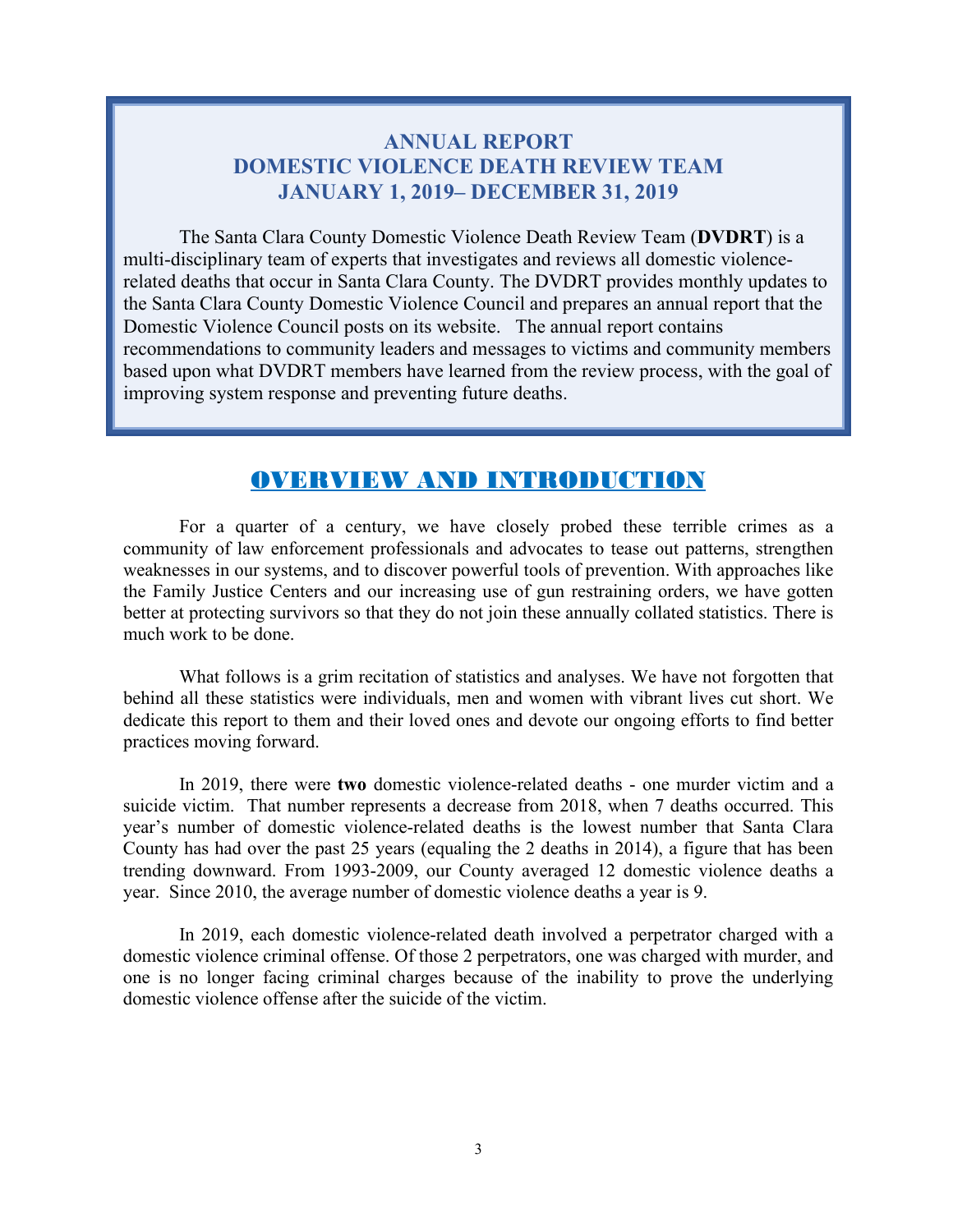#### **2019 CASE SUMMARIES**

#### **Domestic Violence-Related Deaths**

The DVDRT defines a "domestic violence-related death" as a death that occurs when the perpetrator and victim were involved in an intimate relationship, either at the time of death or at any time prior to the death, and domestic violence was the catalyst for the death. A domestic violence-related death also includes the death of a family member, friend, and community member such as a first responder or innocent bystander, if the motivation for the homicide was domestic violence. Domestic violence-related deaths include all homicides: murders, murder/suicides, suicides, fatal accidents, and "blue suicides". "Blue suicides" occur when an individual threatens to kill police officers, verbally or by use of a weapon, and intends that the police will respond by firing upon the individual.

Each fatality is counted separately and given their own number, even if multiple people die during one incident. The numbers begin this year with  $#296$ , which marks the  $296<sup>th</sup>$ domestic violence-related death since the formation of DVDRT in Santa Clara County in 1993.

#### #296 SUICIDE

On August 14, 2019, the perpetrator and victim had been married for 38 years and had 3 adult children. The perpetrator and victim argued, he grabbed her, hit her several times in the face, and sexually assaulted her, afterwards threatening to chop her up with a machete. Criminal charges were filed against the perpetrator on August 19, 2019. The victim met with victim advocates and the prosecutor on the case on several occasions, stating that she felt that she was being blamed for reporting the attack to the police which led to the perpetrator's arrest. The victim was offered domestic violence counseling and other services by a community-based organization and DA Victim Services. She initially expressed interest in these services but ultimately declined. On **August 31, 2019 the victim committed suicide**. Because the suicide was preceded by domestic violence, and the domestic violence was a catalyst for the suicide, the case is categorized as a domestic violence related death.

#### #297 MURDER

On **December 25, 2019**, the perpetrator intentionally hit the victim, whom she had been dating, with her car, resulting in his death. The perpetrator is charged with murder and the case is pending in court. Among the many factors considered are allegations of histories of domestic violence by both, and the fact that services from domestic violence agencies or the police were not sought by either in the months before the death.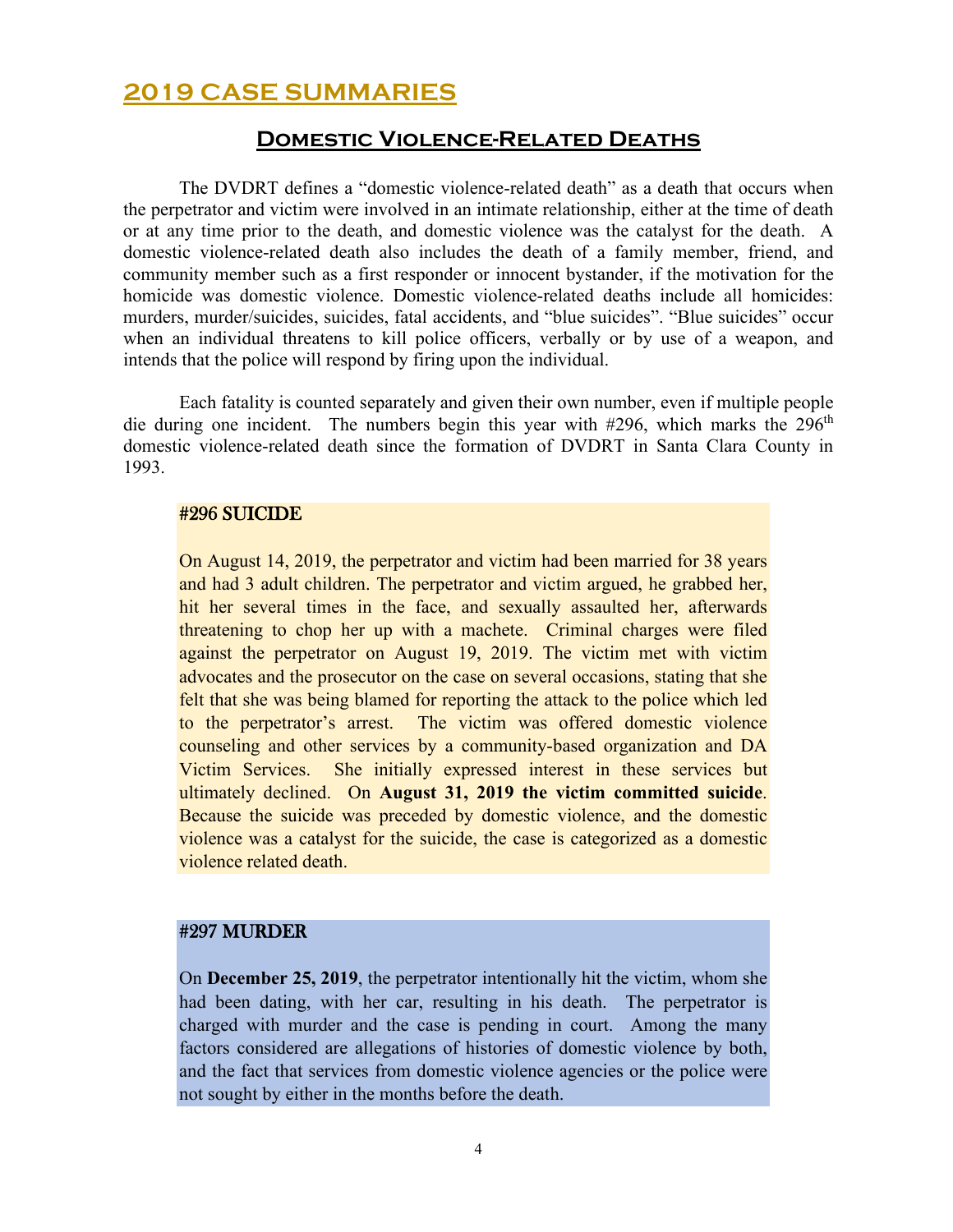#### STATISTICAL ANALYSIS

#### **I. OVERVIEW** Decedents 2 Number of Incidents: 2 Murder Victims: 1 Suicides 1 "Blue Suicides": 0 **II. MANNER OF DEATHS** Gun Shot: 0 Stabbing: 0 Blunt Force Trauma: 2 Intentional Overdose: 0 **III. LOCATION OF DEATHS** Victim's Residence: 0 Victim & Perpetrator's Joint Residence: 1 Public Place: 1 **IV. POLICE AGENCIES** San Jose Police Department: 2 **INVOLVED**

#### **V. SOCIAL IDENTIFIERS**

#### 1. Ages

| <b>Female Homicide Victims:</b>       |    |
|---------------------------------------|----|
| Female Suicide:                       | 64 |
| Male Homicide Victims:                | 31 |
| Male Perpetrators                     | 63 |
| <b>Female Perpetrator:</b>            | 22 |
| 2. <u>Race/Ethnicity of Decedents</u> |    |
| $C$ aucasian $\cdot$                  |    |

| Caucasian: |  |
|------------|--|
| Hispanic:  |  |
| Asian:     |  |

#### 3. Race/Ethnicity of Perpetrators

| Caucasian: |  |
|------------|--|
| Hispanic:  |  |
| Asian:     |  |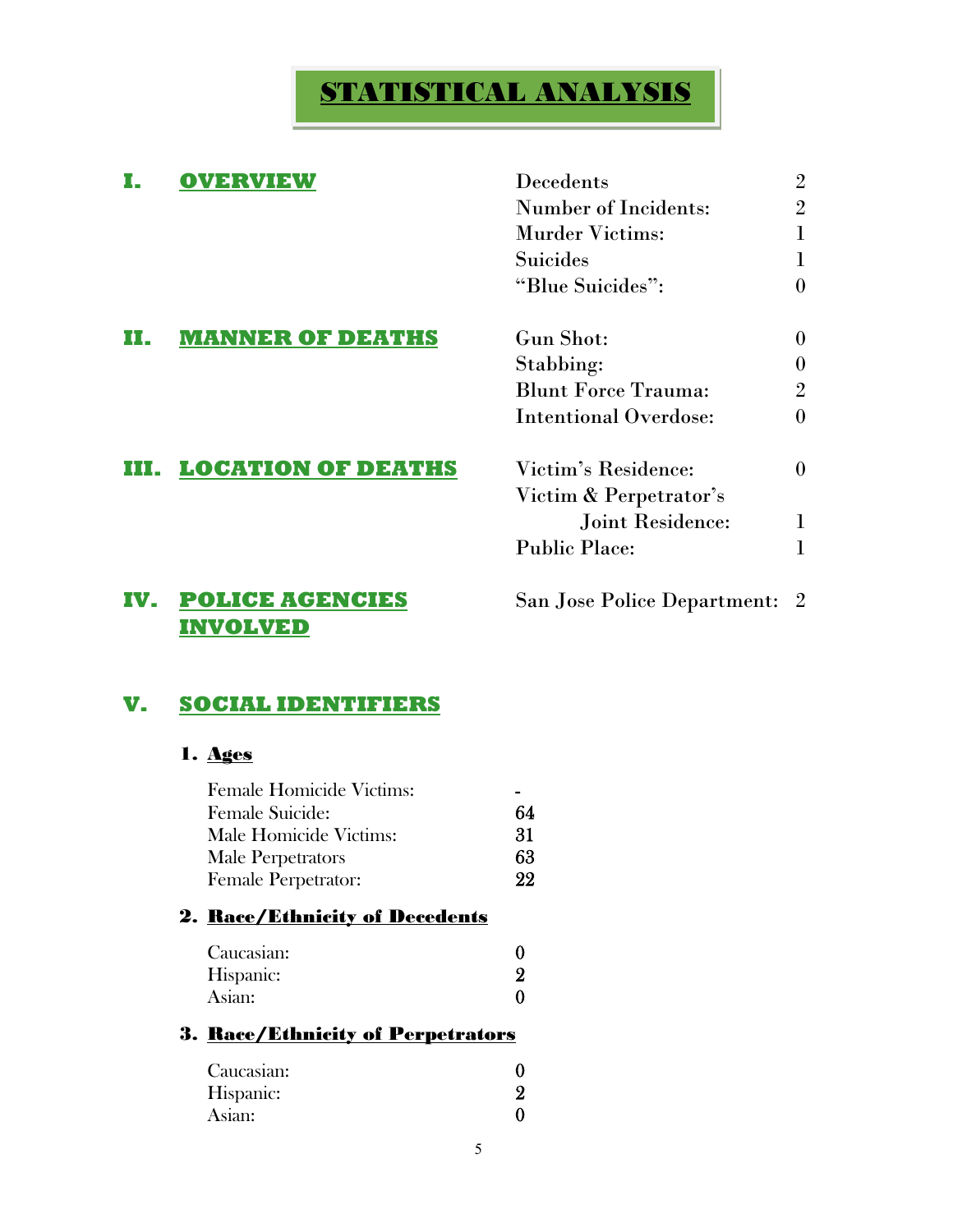#### 4. Gender of Decedents

| Female:<br>Male:                  |  |
|-----------------------------------|--|
| <u> 5. Gender of Perpetrators</u> |  |
| Female:                           |  |
| $\text{Male}^{\star}$             |  |

|  | <b>6. Same Gender Couples</b> |  |
|--|-------------------------------|--|
|  |                               |  |
|  |                               |  |

#### **VI. CHILDREN**

|    |                                                     | 1. Number of Biological Children Perpetrator & Victim had in Common | 3        |
|----|-----------------------------------------------------|---------------------------------------------------------------------|----------|
|    | <b>Number of Children who Were Homicide Victims</b> |                                                                     | $\bf{0}$ |
| 3. | <b>Minor Children Present at Time of Incident</b>   |                                                                     | $\bf{0}$ |
| 4. | <b>Children Whose Parents Were Decedents</b>        |                                                                     |          |
|    | Minors:<br>$a_{\cdot}$                              | 0                                                                   |          |
|    | b. Dependent Adults:                                |                                                                     |          |
|    | c. Non-Dependent Adults:                            | 3                                                                   |          |
| 5. | <b>Children Orphaned</b>                            |                                                                     |          |
|    | a. Minors:                                          | 0                                                                   |          |
|    | b. Dependent Adults:                                | $\boldsymbol{0}$                                                    |          |
|    | c. Non-Dependent Adults:                            | 3                                                                   |          |

#### **VII. RELATIONSHIP HISTORY AND CURRENT STATUS OF PARTIES[1](#page-5-0)**

| Married:                          |  |
|-----------------------------------|--|
| Divorced:                         |  |
| Married and filed for divorce:    |  |
| Married and discussed separation: |  |
| Married and separated:            |  |
| Unmarried cohabitant:             |  |

<span id="page-5-0"></span><sup>&</sup>lt;sup>1</sup> The relationship is the intimate relationship, past or present, that the perpetrator was in, regardless of whether the ultimate victim was a partner in that relationship. Most years there has been at least one incident where domestic violence resulted in the death of a family member, friend or first responder. This year was no exception.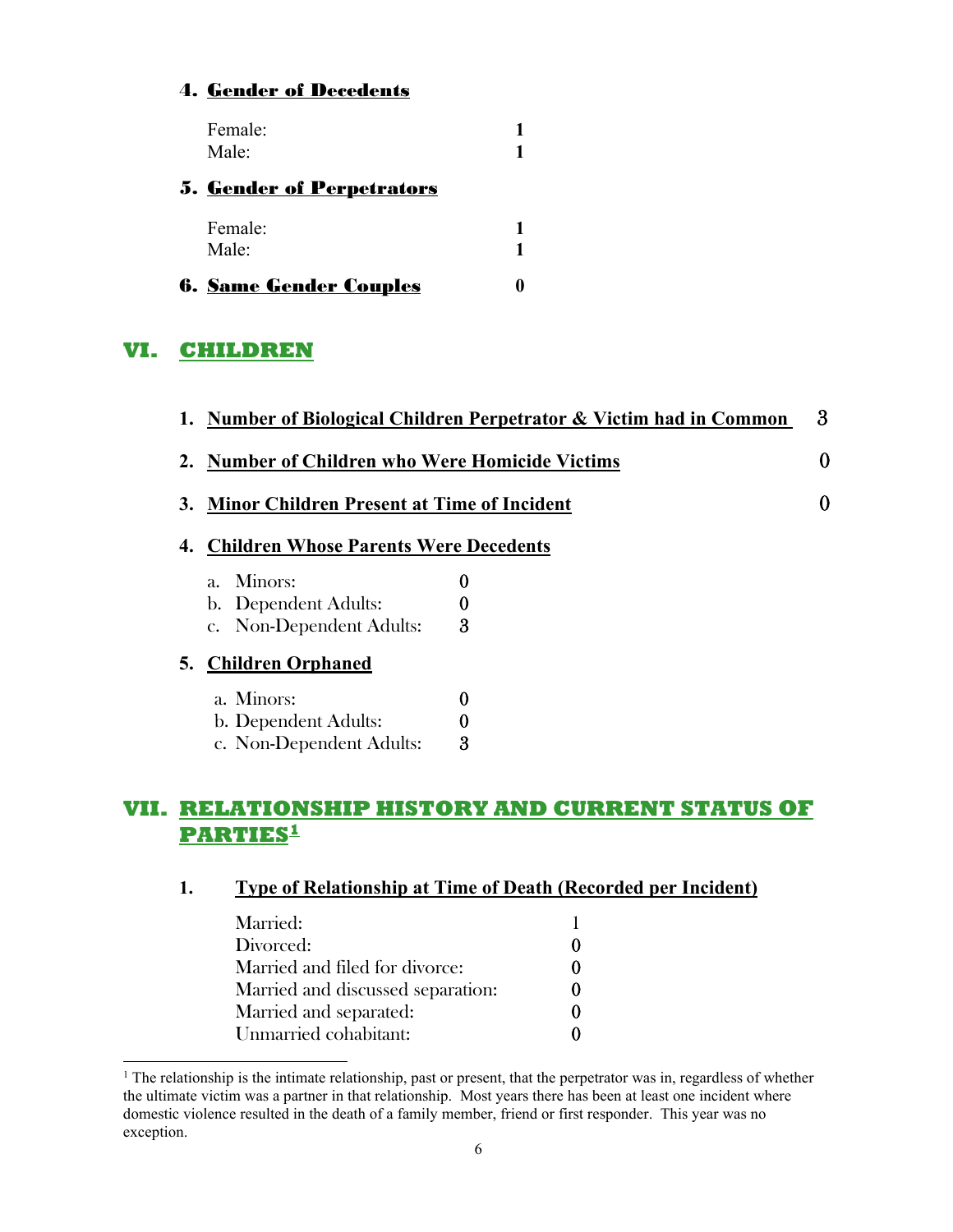| Dating:                                   |  |
|-------------------------------------------|--|
| No longer dating:                         |  |
| No longer dating but living together:     |  |
| Dating but in the process of breaking up: |  |

#### **2. Length of Pre-Separation Relationship**

| Less than one year: |  |
|---------------------|--|
| One year:           |  |
| $1-3$ years:        |  |
| $4-15$ years:       |  |
| Over15 years:       |  |
| Over 20 years:      |  |
| Over 30 years:      |  |
| Over 40 years:      |  |
| Over 50 years:      |  |

#### **3. Length of Post-Separation Relationship**

| No separation:      |  |
|---------------------|--|
| Less than one year: |  |
| One year:           |  |
| $1-4$ years:        |  |
| Over $5$ years:     |  |

#### **4. Prior Police Reports of Domestic Violence**

Domestic violence had been reported to police in none of the relationships.

#### **5. Restraining Orders**

There was a Protective Order in place in none of the relationships.

#### **6. Employment Status of Homicide Victims**

| Retired:                     |   |
|------------------------------|---|
| <b>Full-time Employment:</b> | 0 |
| <b>Full-time Student:</b>    | 0 |
| Unemployed:                  | 9 |
| Part-time Employment:        | 0 |

#### **7. Employment Status of Perpetrators**

| Retired:                     | 0 |
|------------------------------|---|
| <b>Full-time Employment:</b> | 1 |
| Unemployed:                  |   |
| Part-time Employment:        | 0 |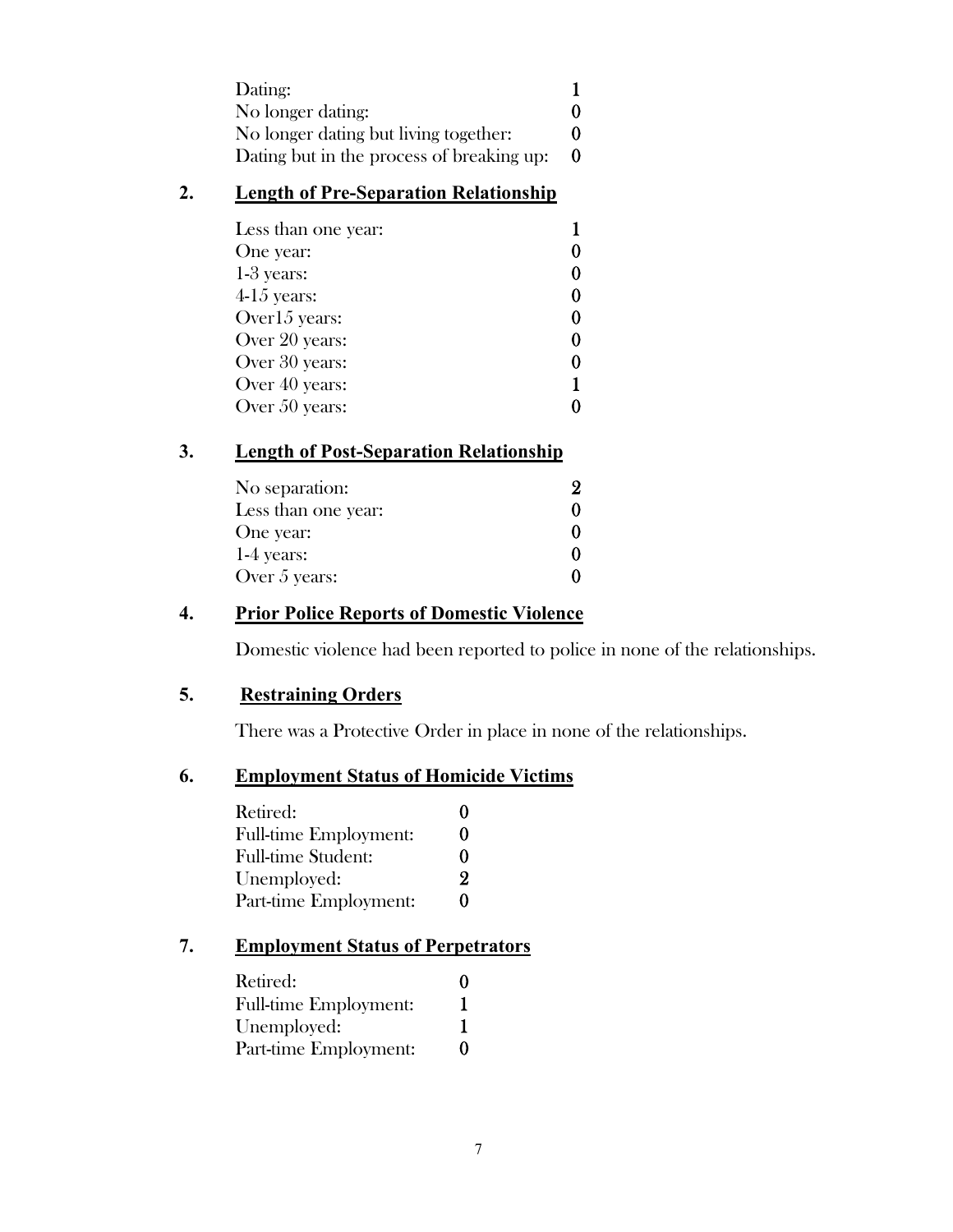#### **8. Immigrant Victim**

None.

Note: The DVDRT defines an immigrant as a person who has been in the United States for 10 years or fewer. We do not look at legal status.

#### **9. Chronic Health Conditions**

#### a. Mental Health Issues

| Victim:      | $0^*$ |
|--------------|-------|
| Perpetrator: |       |

\*This figure only includes documented mental health issues.

#### **b.** Physical Health Issues

## (i) Debilitating Physical Condition

Victim: 0 Perpetrator: 0

#### (ii) Neuro-Cognitive Impairment (age 65 and older)

Victim: 0<br>Perpetrator: 0 Perpetrator:

#### (iii) Developmental Disability (under age 65)

Victim: 0 Perpetrator: 0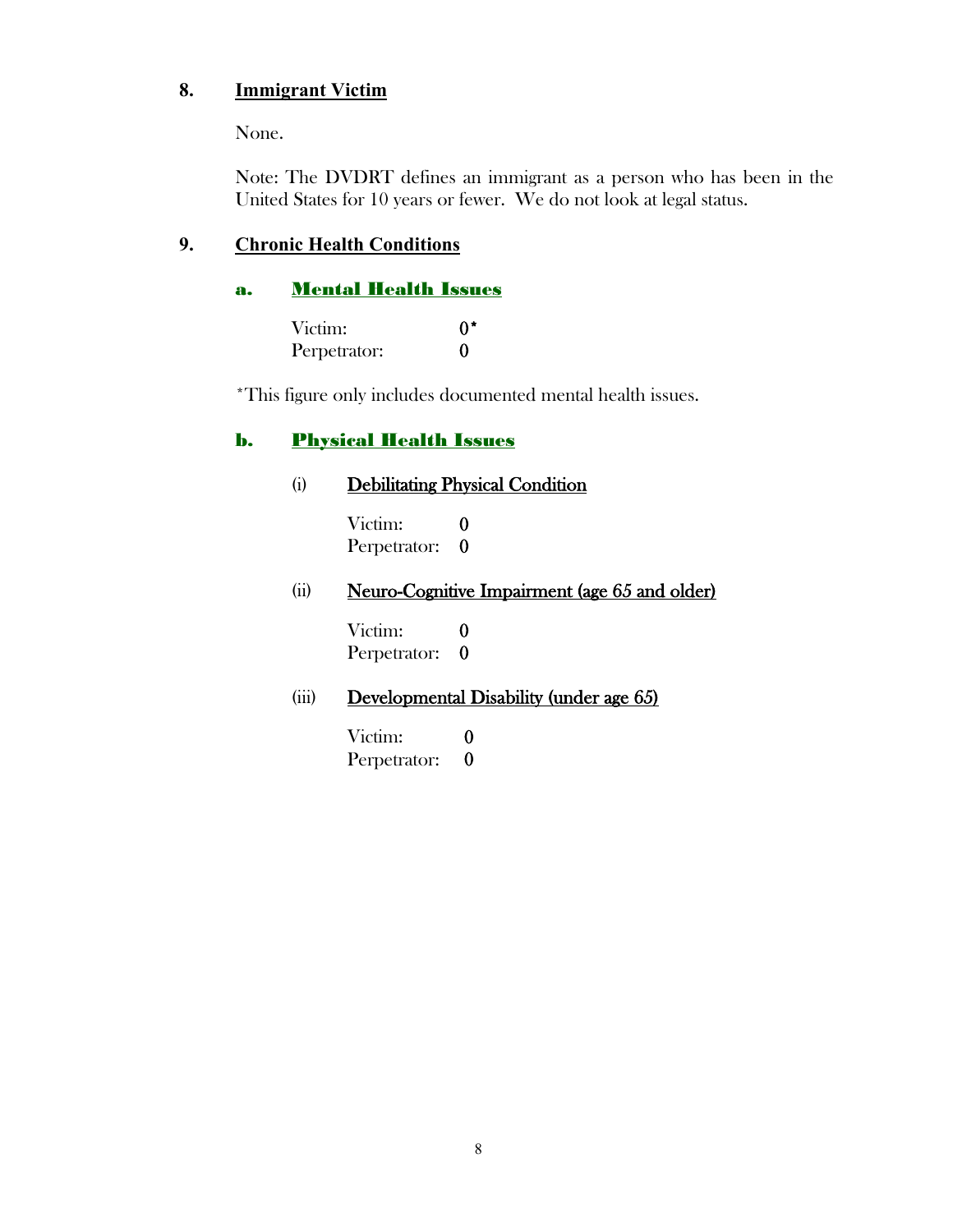#### NON-LETHAL DOMESTIC VIOLENCE IN SANTA CLARA COUNTY

#### 2019

In 2019, there were 5,908 domestic violence cases referred to the District Attorney's Office for review. This number was a 7% increase from the number of cases referred in 2018, which was 5,519, and a 27.5% increase from the number of domestic violence cases referred to the DA's Office five years ago. Of the 5,908 cases referred in 2019, 3,231 (54.7%) supported the filing of criminal charges. This number is lower than the historical 60% filing rate since these statistics have been kept.

In 2019, 909 (28%) of filed cases resulted in felony charges, and 2,322 (72%) of filed cases resulted in misdemeanor charges. In 2019, there were 2,677 cases (45.3%) where no criminal charges were filed.

| <b>Year</b> | <b>Referrals</b> | Filed | <b>Felonies</b> | <b>Misdemeanors</b> | <b>Rejected</b> |
|-------------|------------------|-------|-----------------|---------------------|-----------------|
| 2015        | 4,286            | 2,686 | 757             | 1,929               | 1,660           |
| 2016        | 5,101            | 2,314 | 981             | 1,333               | 2,797           |
| 2017        | 5,524            | 2,759 | 1,430           | 1,329               | 2,765           |
| 2018        | 5,519            | 3,249 | 1,433           | 1,816               | 2,270           |
| 2019        | 5,908            | 3,231 | 909             | 2,322               | 2,677           |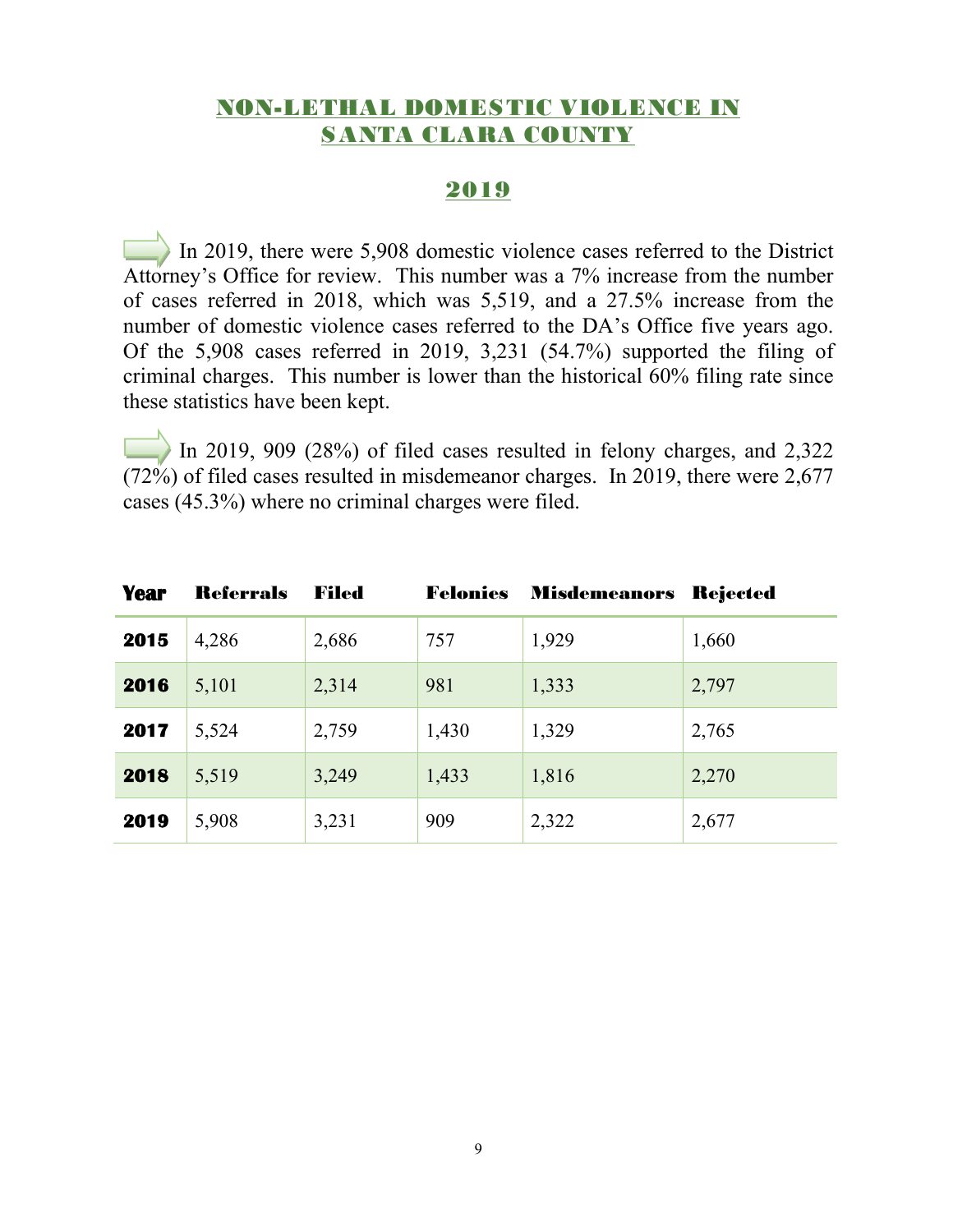#### **RECOMMENDATIONS BY THE DVDRT TO COMMUNITY LEADERS**

The DVDRT has compiled a list of recommendations for agencies throughout Santa Clara County. There are myriad government, private, non-profit and other groups working to end domestic violence. We trust that they will continue their excellent efforts. The recommendations for 2019 are intended to be incorporated into the fine work already underway.

#### **Lethality Assessment Tool**

The significance of this Tool, attached to this report as Attachment 6, cannot be overstated. It provides a succinct script to elicit the level of danger. It focuses the questioner's inquiry in a situation where the victim is likely feeling overwhelmed and unable to independently identify the most important information to share.

The Lethality Assessment Tool continues 1) to assist law enforcement in knowing which cases warrant immediate referral to a domestic violence agency, 2) to inform prosecutors' decisions regarding filing charges, and 3) to provide information helpful to the issue of custody status in cases where charges are filed. **Perhaps the single most informative factor appears to be whether or not the victim answers "yes" to the question "Do you think your current or previous partner might try to kill you?"**

We know that perpetrators do not all present the same lethality risk and that victims do not always reliably detect the degree of danger posed by their perpetrators. Domestic violence often occurs gradually and in a manner that normalizes it for victims. The Lethality Assessment Tool, which the Santa Clara County 'Domestic Violence Protocol for Law Enforcement' requires be administered at the scene of every domestic violence incident, and is used by advocates and prosecutors as well, assists us in identifying those cases where a victim's safety is most at risk and where maximum resources need to be brought to bear to keep the victim safe. It can be revealing for a victim as well, to go through the questions and reflect on how many factors exist in their relationship.

Challenges remain in the application and making sure that the tool is used consistently, and the results shared with agencies and individuals caring for the victim and working to hold the abuser accountable. We encourage law enforcement, pretrial services officers, and judicial officers to make good use of the tool in deciding whether to arrest, and whether a perpetrator can be safely released. We encourage prosecutors to use the tool in deciding whether and how to charge a case and to advise the Court with respect to setting bail. We encourage victim advocacy groups to use the tool with their clients to assist in safety planning.

#### **Strangulation and Traumatic Brain Injuries Mental Health Prevalence and Intervention**

Over the last 25 years, mental health issues come up frequently in domestic violence homicides. Mental health and substance abuse disorder do not cause and do not excuse domestic violence. However, both perpetrators and victims of domestic violence are at increased risk to have significant mental health disorders. Victims are more likely than nonvictims to suffer from depression, anxiety, suicidal thoughts, and post-traumatic stress disorder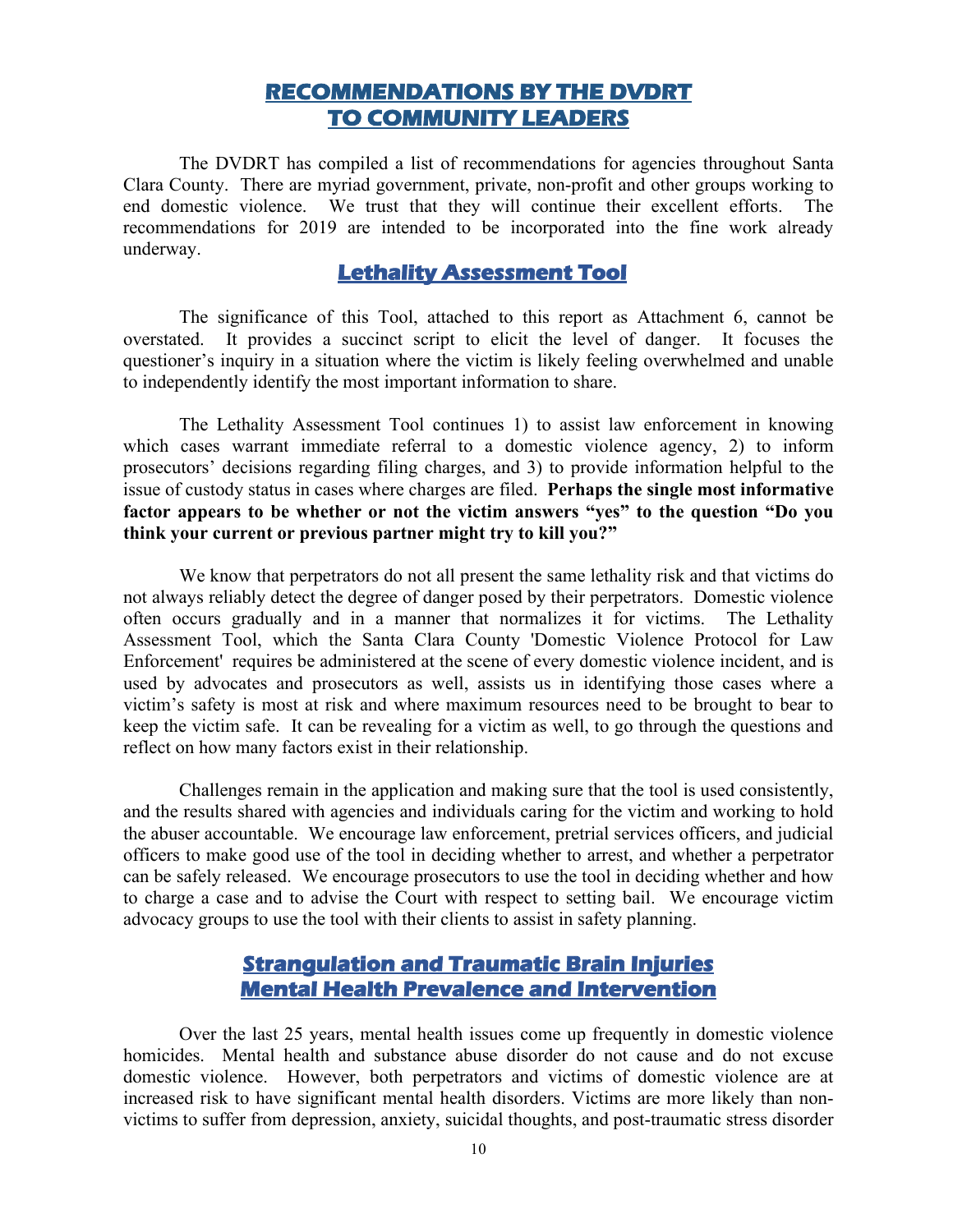(PTSD) as a result of the domestic violence. In addition, research shows that persons with bipolar disorder, schizophrenia, and eating disorders are at higher risk to become victims of domestic violence.

In perpetrators, the main psychological issues seen are personality disorders, primarily antisocial and borderline personality disorder. However, perpetrators are also at higher risk to suffer from depression, anxiety, suicidal thoughts, and PTSD. In addition, they are much more likely to abuse alcohol and drugs, and often use this as an excuse for their behavior. In 2018, 40% of the domestic violence death incidents involved a murder-suicide and this behavior has been seen in previous years. When a perpetrator threatens suicide, this increases the chance that the domestic violence will become lethal, even though the perpetrator may do this to control the victim's behavior and may not be initially viewed by the victim as a real threat.

We would like to see greater education of the mental health system regarding domestic violence and the resources available to victims, including referrals to advocates. Our experience has shown that perpetrators and victims are more likely to interact with the mental health system prior to the homicide, including being placed on a 5150 hold. We would like to investigate collaborating with mental health and professional agencies, especially emergency services, so they are more likely to ask persons with mental health symptoms if they have been a victim or perpetrator of domestic violence and make a referral.

The primary persons executing 5150 holds are law enforcement. We would like to explore ways to have law enforcement and agencies referring to emergency services, alert the psychiatric facility when the individual is the subject of the restraining order, had been violent toward others in the past, or has obtained a restraining order against a perpetrator. In addition, the DVDRT proposes that, whenever law enforcement writes a 5150 hold, they also crosscheck the individual's probation and parole status and notify those agencies when applicable. This practice already exists among some law enforcement agencies but should be a widespread and consistent practice. We will also explore the feasibility of having law enforcement check if the person on a 5150 hold is the subject of a protective order and, if so, take steps to notify the protected person of the hold.

#### Adverse Childhood Experiences and Domestic Violence

We have repeatedly noted throughout the years that, as children, domestic violence perpetrators have (1) witnessed domestic violence against their mother and parental substance abuse, (2) were subjected to childhood physical, emotional, and sexual abuse, and/or (3) had a parent who went to prison, often for violent reasons. These experiences are designated as Adverse Childhood Experiences or ACEs. ACEs science provides the team an approach to a case by assessing the presence of childhood abuse (emotional, physical and sexual), neglect (physical and emotional) and household dysfunction (mental illness, incarcerated relative, violence toward mother, substance abuse and divorce) during the course of the victim and perpetrator's lives. A child subjected to these ACEs is more likely to become a perpetrator of domestic violence. Research has shown that a child exposed to the three ACEs of physical abuse, sexual abuse, and growing up with a battered mother, were at a greatly increased risk of becoming a domestic violence perpetrator as an adult. That child is also at higher risk for depression, anxiety, suicide, substance abuse, and being a victim of violence. The more ACEs a child experiences, the higher the risk of becoming a batterer, and experiencing mental health problems and decreased life expectancy. Thus, it is extremely important that the agencies and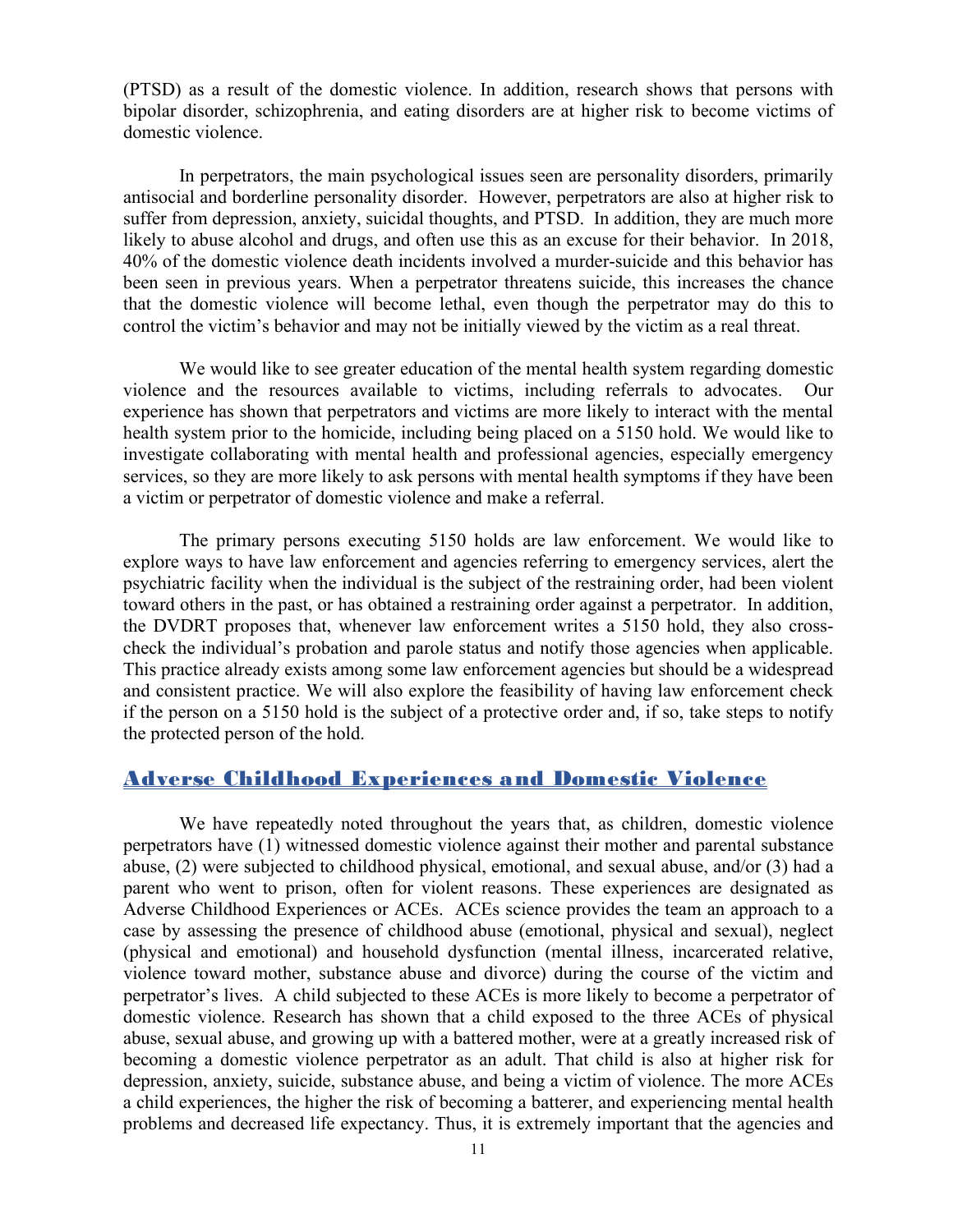individuals who encounter children and individuals with mental health disorders are aware of these risks. Similar for the mental health interventions, we would like to collaborate to educate mental health professionals, agencies, primary care physicians and pediatricians to recognize and try to intervene early for children subjected to these ACEs.

#### Strangulation and Traumatic Brain Injuries

We continue to learn more about the severity and significance of the injuries caused by strangulation and blows to the head, regardless of visible injury. Traumatic brain injuries (TBI) account for significant morbidity and mortality. Studies on traumatic brain injury and intimate partner violence have shown that up to 30-75% of women in physically abusive relationships suffer at least one (1) traumatic brain injury resulting from abuse. Traumatic brain injury can result from blunt trauma to the head (i.e., being slapped, punched, kicked, and struck with an object) or decreased oxygen delivery to the brain during episodes of strangulation. *Physical injuries may be absent in TBI.* Symptoms of TBI include seeing stars or spots, feeling dizzy, feeling dazed or confused, feeling stunned or disoriented or having loss of memory about what happened. TBI may or may not result in loss of consciousness (being aware of one's surroundings) and can occur with a single hard hit to the head or repetitive blows to the head. TBI does not discriminate in Intimate Partner Violence (IPV) making both men and women of all ages vulnerable when sustaining a head injury. We do not know the long-term effects of TBI in IPV, but current literature suggests that survivors of IPV with TBI have cognitive and neuroimaging abnormalities.

TBI should be assessed in every IPV encounter and especially, in any survivor of IPV who has obvious injuries to the head or is appearing to have difficulty comprehending questions pertaining to the violent encounter (injuries may be absent in TBI):

- 1. Did you see stars or spots (proceed to ask about loss of consciousness)?
- 2. Did you feel dizzy?
- 3. Did you feel dazed or confused?
- 4. Did you feel stunned or disoriented?
- 5. Do you have memory loss about what happened?

If any of the 5 above questions were answered as yes, proceed to ask the following:

- 6. When did the incident occur (day and time of day)?
- 7. Did you black out or lose consciousness?

We urge law enforcement, advocacy groups, and medical personnel to assess for traumatic brain injury in any domestic violence victim as presentation for TBI, especially in strangulation cases, may vary greatly and not be immediately identified.

#### **Victim Outreach**

This year we reviewed cases where victims had never reached out to law enforcement or a domestic violence victim services agency for assistance. The District Attorney's Office has an in-house Victim Services Unit (VSU) which is enabling more contact with more victims. The DVDRT is looking for ways the VSU and community based domestic violence advocacy services can better partner to reach victims.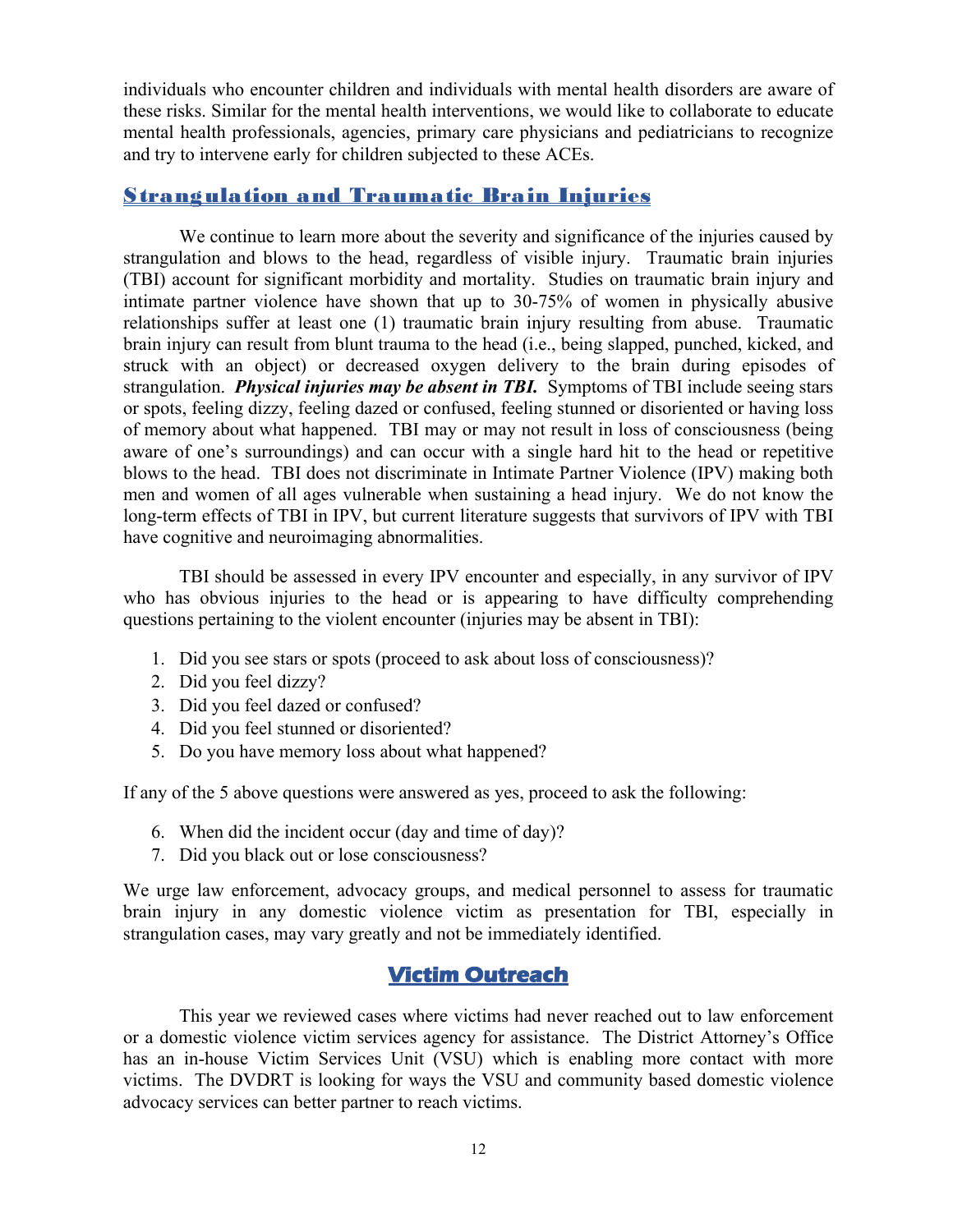Cases reviewed by DVDRT in detail and with the benefit of 20-20 hindsight reveal the complexity of even the most seemingly straight-forward case. Unveiling a victim's entire story requires patience and skill. Seeing only a tip of the iceberg can be confusing. For example, why is the victim reporting seemingly de minimis conduct now, and alleging far more serious unreported conduct in the past? The array of perspectives sitting around the table at DVDRT meetings yields valuable insights. Someone points out that victims rarely report the first instance of abuse, even when it is severe. We discuss the fact that many times they are persuaded the abuser is truly sorry and it will never recur. Perhaps the abuse does subside or even end for a while. But eventually the victim will perceive signs of impending violence. This time, knowing what will come next, maybe they will call when the abuser shoves them, not waiting to be strangled again. Once we hear the full story, we no longer need to ask the question that begets more self-blame than helpful information: "Why didn't you report earlier?" We must make sure our interactions with victims are always trauma-informed.

#### **Gun Violence Restraining Orders**

There may be situations where an intimate partner or another person has information that another person is an immediate danger to him or herself or others and has custody or control of a firearm.

In those situations, law enforcement should be called immediately to consider a Gun Violence Restraining Order (GVRO) when less restrictive alternatives are inadequate. Law enforcement can call the on-call prosecutor after business hours through County Communications for assistance with obtaining a GVRO or call the DA's Office's main number during the day (408-299-3099).

#### **5150 Holds**

Mental health issues are suspected in some but not all domestic violence-related death incidents. Often folks with suspected mental health issues are also abusing alcohol or drugs which makes diagnoses difficult to confirm without formal assessment, which is rarely available. Moreover, mental health issues and substance abuse do not cause and certainly do not excuse domestic violence in any form.

This year, our study of cases revealed opportunities for greater collaboration when it comes to perpetrators placed on 5150 holds. For example, HIPPA regulations preclude medical providers from alerting domestic violence victims or persons protected by a restraining order or even the probation department when a perpetrator who is a probationer or restrained person is placed on a 5150 hold. However, referring agencies such as law enforcement may not be similarly constrained. In the coming year we will be looking to those referring agencies for assistance in alerting those who need to know that a particular individual has been placed on such a hold, particularly when the reason for the hold includes threats of self-harm, when the person has harmed others in the past, and/or when the person is the subject of a restraining order.

Threatening self-harm can be a factor suggesting lethality for others. One idea the DVDRT proposes is for law enforcement to check probation and parole status and notify those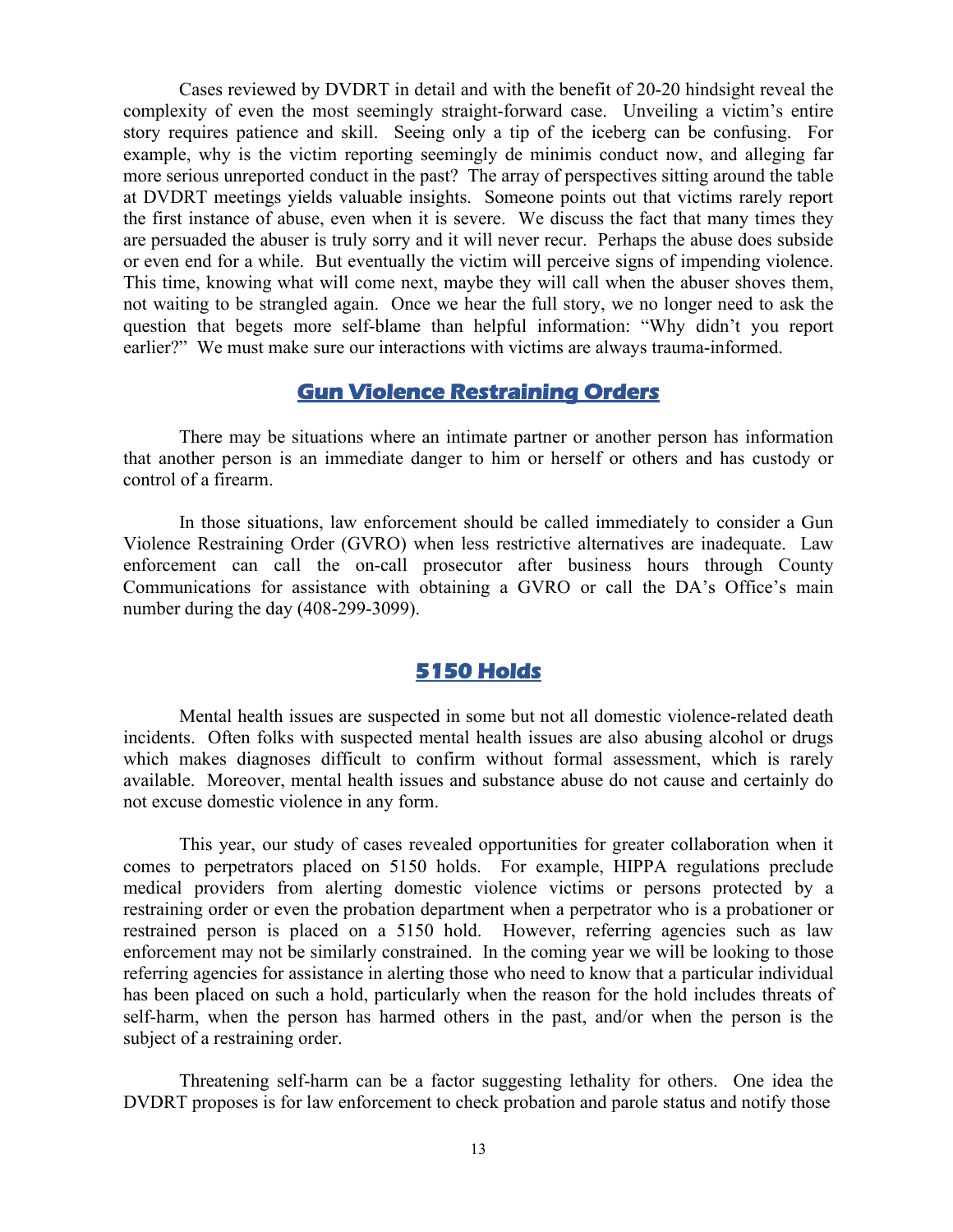agencies when applicable. This practice already exists among some law enforcement agencies but should be widespread. We hope to explore the efficacy and feasibility of asking law enforcement to check whether the subject of the 5150 hold is a restrained person in a protective order and if so, to take steps to try to notify the protected person of the hold.

#### **Children Affected by Domestic Violence[i](#page-30-0)**

Law enforcement and the Department of Family and Children's Services (DFCS) should work closely together in domestic violence cases involving children. Their partnership can help ensure that the right questions are asked, and necessary follow-up is undertaken. For example, law enforcement already notes when children are present at the scene of a domestic violence incident and the report is eventually forwarded to DFCS. The DVDRT proposes that even in instances where children are not present, parties to a domestic violence incident should be asked by responding law enforcement if either of them has children that spend time with the couple. If so, this fact should be noted in the report, and the report forwarded to DFCS. Conversely, when DFCS becomes aware from a non-law enforcement source that a child is reporting domestic violence in their home, but the victim parent denies, this allegation may benefit from further law enforcement investigation.

\_\_\_\_\_\_\_\_\_\_\_\_\_\_\_\_\_\_\_\_\_\_\_\_\_\_

<sup>i</sup> Vincent J Felitti, Robert F Anda, Dale Nordenberg, David F Williamson, Alison M Spitz, Valerie Edwards, Mary P Koss, James S Marks. Relationship of Childhood Abuse and Household Dysfunction to Many of the Leading Causes of Death in Adults. *American Journal of Preventive Medicine*, Volume 14, Issue 4, Pages 245- 258 (May 1998)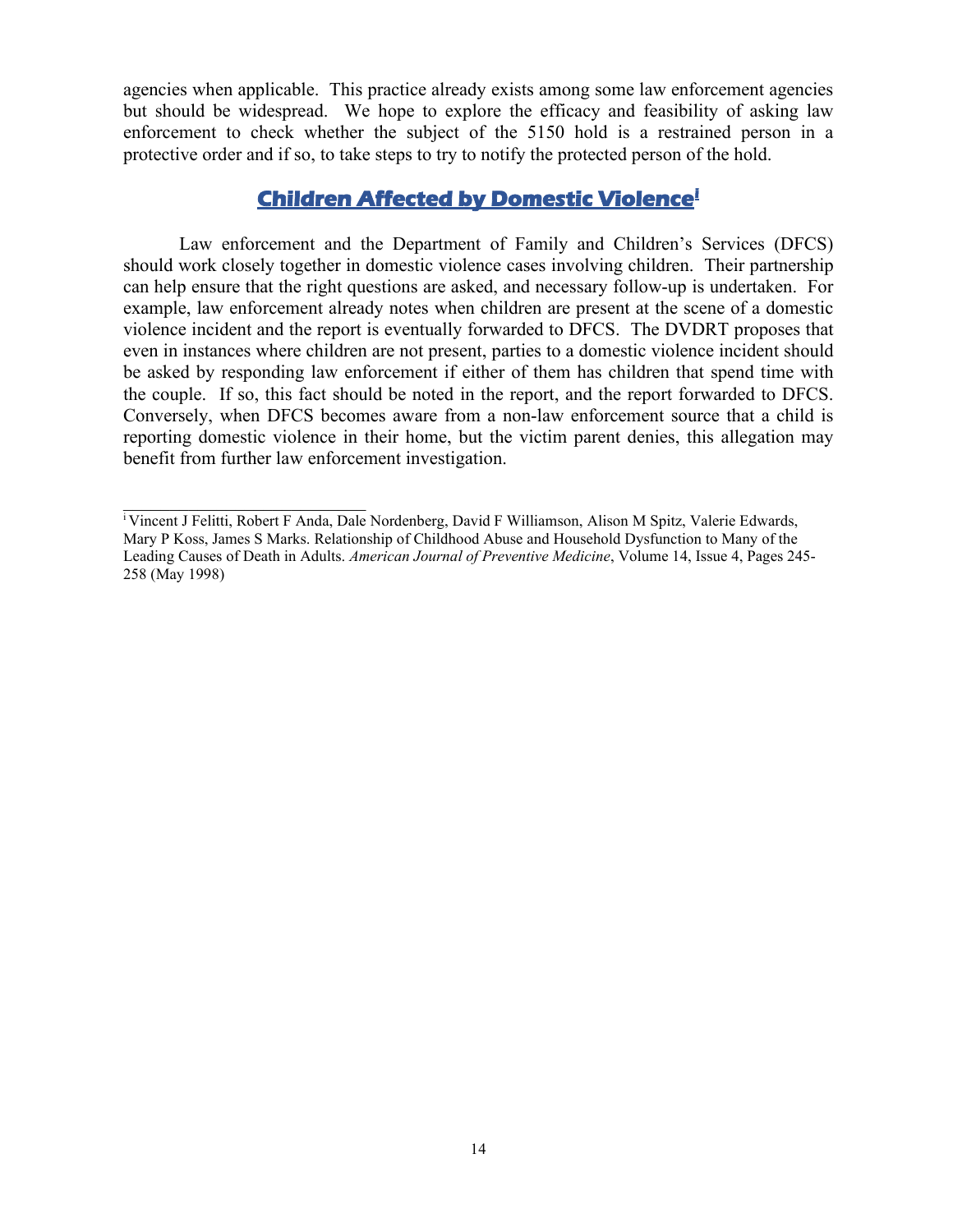#### **RECOMMENDATIONS TO VICTIMS AND TO THEIR FAMILIES AND FRIENDS**

Love, dependence and sometimes even disbelief can cause victims and their families and friends to explain away or ignore troubling signs of abuse and potential lethality. Here are lessons learned from decades of studying domestic violence cases, both lethal and non-lethal, including signs to look for and actions that can be taken to save lives.

#### Warning Signs for Victims

The DVDRT studies domestic violence-related deaths within the context of both lethal and non-lethal acts of domestic violence. The Domestic Violence Death Review Team discussed numerous controlling behaviors that are commonly seen in these domestic violence incidents and encourage individuals to reach out for advice and assistance if your partner:

- (1) Physically abuses you in any way.
- (2) Threatens you.
- (3) Makes you afraid they will follow through with their threats.
- (4) Isolates you from friends and family members.
- (5) Becomes emotionally intense and frightening.
- (6) Keeps you on an emotional roller coaster.
- (7) Does not, cannot, or will not accept you ending the relationship.
- (8) Uses force, coercion, or threats to control you.
- (9) Apologizes profusely for "bad" conduct but then repeats the conduct on other occasions.
- (10) Shows anger that is out of proportion to the incident.
- (11) Never takes responsibility for the problems in the relationship and minimizes, denies, or blames you for the partner's behavior.
- (12) Often or always has access to firearms or other deadly weapons.
- (13) Monitors your phone calls, text messages, emails, letters, and computer usage, or uses social media to detect and follow your daily activities.
- (14) Is extremely jealous and always wants to know your location.
- (15) Wants to have control over your financial situation and restricts your financial independence, keeps important documents and other information from you.
- (16) Wants to know everything about you from the very beginning of the relationship, including phone numbers, access codes, and computer passwords.
- (17) Abuses alcohol or prescription drugs or uses illegal drugs.

All threats must be taken seriously, whether or not you feel the perpetrator has the means to follow through on them and whether or not the perpetrator later says that the threats were just a joke. Listen to your inner voice that says there may be a problem.

If you find yourself in a relationship with someone who displays any of the abovereferenced behaviors, REACH OUT to one of the advocacy groups listed in Attachment 5 (pp. 27-28.) A new resource is Safe Chat Silicon Valley at [www.safechatsv.com](http://www.safechatsv.com/) where you can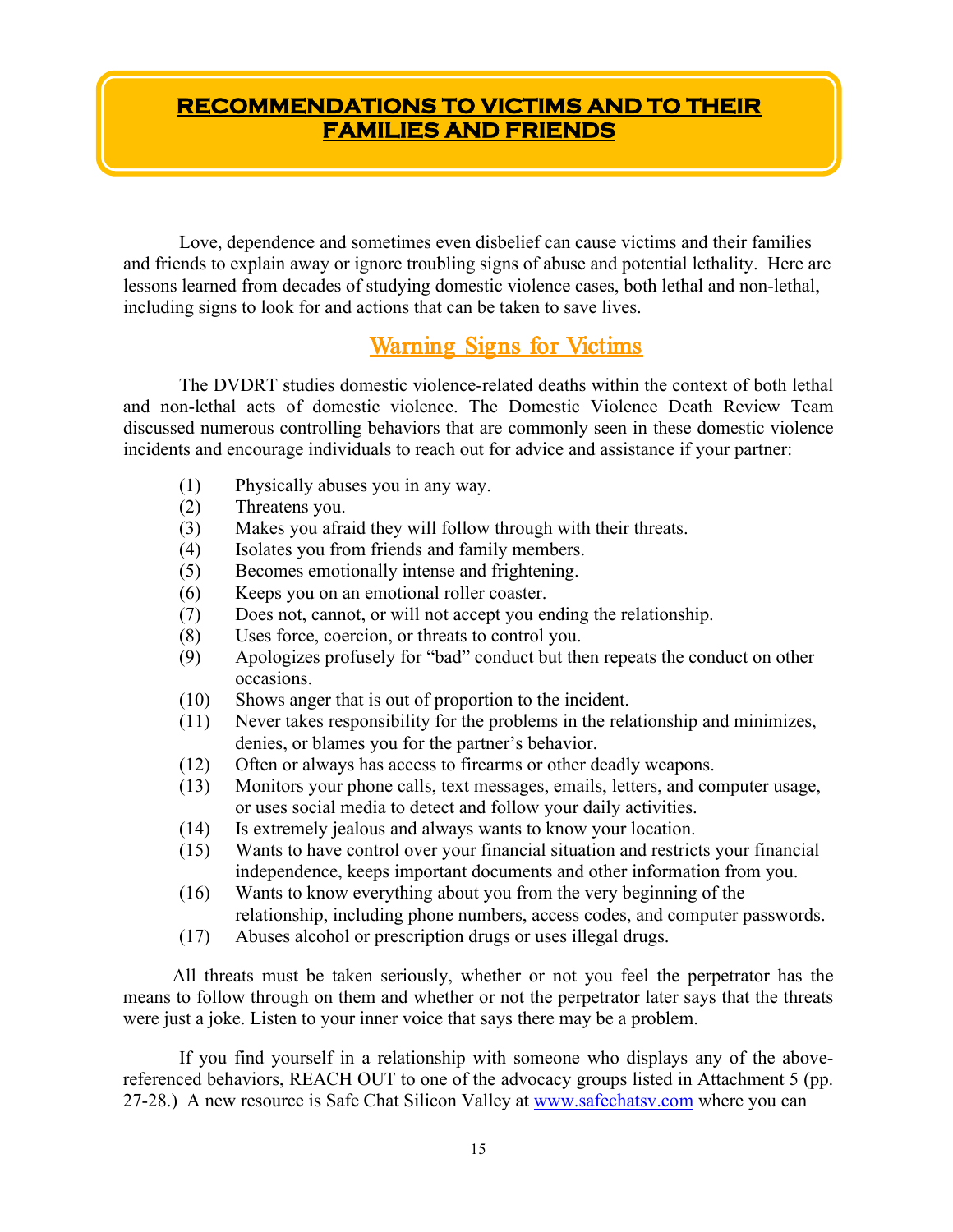have a secure one-on-one chat with a trained advocate. Help is available! Contacting one of the listed resources can be a first step toward safety planning, understanding your legal options, and obtaining a wide range of supportive services including shelter and counseling. Culturally competent help is available. **You do not need to go through this alone!**

#### Warning Signs for Family Members and Friends

The National Domestic Violence Hotline lists some warning signs often apparent to the families and friends of domestic violence victims:

- 1) Their partner puts them down in front of other people;
- 2) They are constantly worried about making their partner angry;
- 3) They make excuses for their partner's behavior;
- 4) Their partner is extremely jealous or possessive;
- 5) They have unexplained marks or injuries;
- 6) They've stopped spending time with friends and family;
- 7) They are depressed or anxious, or you notice changes in their personality.

The National DV Hotline suggests the following ways in which a family member or friend can support a person in an abusive relationship:

- 1) Be supportive and listen;
- 2) Be non-judgmental;
- 3) Encourage them to participate in activities outside the relationship;
- 4) Help them develop a safety plan;
- 5) Encourage them to talk to people who can provide support and guidance.

Pressuring a person to leave a relationship when they are not ready may silence victims and further isolate them, which puts them at greater risk. Be a supportive, non-controlling, encouraging person they can turn to when they are ready.

#### Red Flags

The DVDRT has previously identified numerous "red flags," or factors that may precede a domestic violence related death.These factors have been reported and discussed in multiple studies. [2](#page-15-0) These red flags may not apply in every situation but may signal that a person is at risk. We hope that people will recognize these risk factors and seek help before it is too late.

Risk factors may include:

- (1) Prior acts of intimate partner violence.
- (2) Resistance to separation or ending the relationship.
- (3) Access to firearms.

Knopp, P.R., & Gibas, A. (2010) The spousal assault risk assessment guide (SARA). In R.K. Otto & K.S. Douglass (Eds.), *Handbook of Violence Risk Assessment*, 227-250.

<span id="page-15-0"></span> $2$  See $\cdot$ 

Campbell J.C. (2005) Assessing dangerousness in domestic violence cases: history, challenges and opportunities. *Criminology and Public Policy*, *4* (4), 653-672;

Campbell, J.C., Glass, N., Sharps, P.W., Laughon, K., &Bloom, T. (2007). Intimate partner homicide: Review and implications of research and policy. *Trauma, Violence, & Abuse, 8*, 246-269;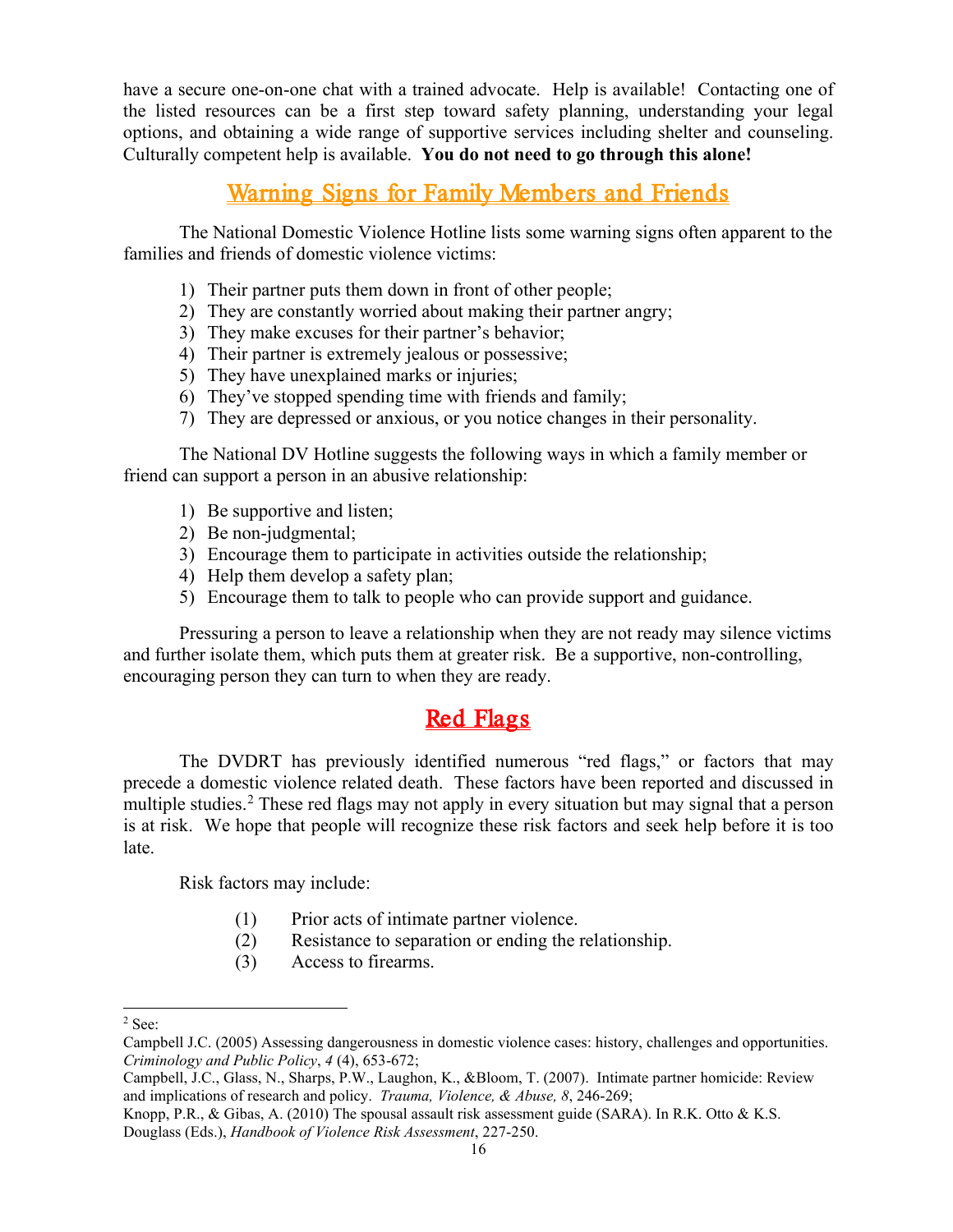- (4) Controlling behaviors which may include social isolation, financial dependency by restricting access to money and information about finances, threats to take away children, or threats involving deportation.
- (5) Stalking behavior including monitoring of daily activities.
- (6) Threats of suicide and/or homicide.
- (7) Kidnapping or imprisoning someone against their will.
- (8) Lack of any, or very few, friends outside the relationship.
- (9) Untreated and inadequately treated mental health conditions or illnesses including depression, anxiety, and related conditions. Issues may stem from early childhood trauma, abuse, neglect or abandonment.
- (10) Previous use of weapons or threat of using weapons.
- (11) Extreme jealousy and/or possessiveness.
- (12) Prior strangulation.
- (13) Aging related diseases (like dementia) which may exacerbate abusive or violent behavior.
- (14) A sense of entitlement, self-centeredness, or a lack of empathy for others (including children).
- (15) Illegal drug use or undue alcohol consumption.
- (16) Unemployment or under-employment.
- (17) Public display of aggression / violence towards partner.

One thing we learned loud and clear this year is that when danger is present, a victim and their family and friends should understand that it may be beyond their ability to control the actions of the perpetrator and they must seek help. People often fear "making things worse." But sometimes friends and family are aware of these red flags from social media, and other interactions. *Without intervention, the danger always gets worse.*

#### What Else Can be Done?

Numerous fatalities studied by the DVDRT since 1994 have involved situations where family members, co-workers, friends, and community members were aware of serious problems in a relationship but did not intervene. Sometimes, people close to a domestic violence victim blame the victim for the violence perpetrated against her, while others may blame her if she doesn't immediately leave the relationship - not understanding the risks involved. In either case, blaming the victim of the abuse serves to re-victimize and discourage her from reporting the abuse and seeking the help she needs. Intervention and support are necessary when someone may be a victim of domestic violence. Domestic violence does not get better on its own, in fact it usually escalates without intervention. Calling 911 or seeking professional assistance could save a life!

Moreover, children, other family members, other household residents, neighbors, coworkers, innocent bystanders and first responders are all put at risk if they are nearby when the violence erupts. Almost every year, including this year, one or more of the victims listed in our report is a family member, friend or first responder. We must continue to educate the public on vicarious victim violence and how these issues affect all those who surround the primary victims. The early identification of children who are being abused or neglected, followed by the provision of support and interventions designed to insure their safety, healing from trauma, and healthy development, are crucial to preventing the perpetuation of an ongoing multigenerational cycle of abuse.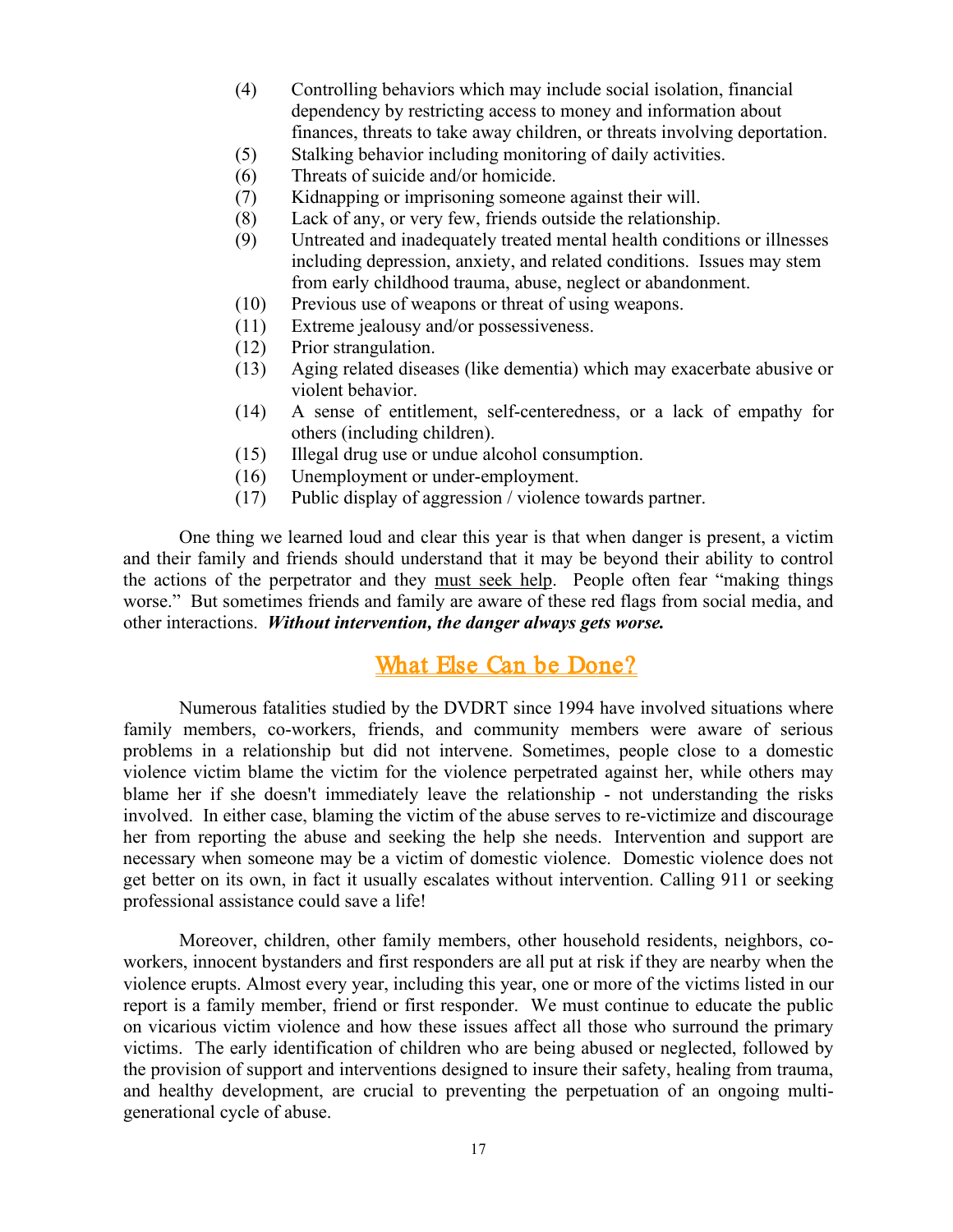The DVDRT recognizes that a person may not know what to do when they suspect a person is a victim of domestic violence or if a child is at risk. The DVDRT recommends that one or more of the following actions be taken:

- (1) Call 911.
- (2) Contact a victim advocacy agency and inquire about ways to help the victim. The names and numbers of local agencies can be found on pages 27-28 of this report.
- (3) Ask victims if they are fearful of the perpetrator and why. Let them know that you are there for them.
- (4) Determine if there are deadly weapons in the home and contact local law enforcement or advocacy agencies about the threat of the use of these weapons.
- (5) Assist victims in calling a domestic violence advocacy agency to create a safety plan, obtain a restraining order, or seek domestic violence counseling. This is especially important if the victim wishes to end the relationship.
- (6) Take all threats seriously even if the victim says that the perpetrator is just "blowing off steam."
- (7) Protect children. Do not be afraid to tell victims that domestic violence is harming their children. When necessary, contact the Child Abuse Hotline at the Department of Family and Children's Services.
- (8) Learn about domestic violence and share the information with others.
- (9) Encourage people to seek mental health help if they are suffering from the loss of a relationship.
- (10) Reach out to a person who may be depressed or upset about the end of a relationship. Attempt to guide them into counseling or to seek professional help.

#### CONCLUSION

This report marks the  $25<sup>th</sup>$  such report in Santa Clara County. It is therefore fitting that we pause and acknowledge great strides that have been made during that time. The Santa Clara County District Attorney's Office which had one lawyer and one paralegal prosecuting domestic violence cases in 1993 now has a Family Violence Team consisting of 16 attorneys, 3 paralegals, 4 Victim Service Advocates, 3 legal secretaries and 3 legal clerks. The Santa Clara County Superior Court which had one courtroom one-half day a week devoted to domestic violence in 1993 now dedicates 4 judges and 4 courtrooms full time (when not restricted by the public health emergency).

In 2019, Santa Clara County has at least 6 advocacy groups serving victims of domestic violence: Asian Americans for Community Involvement (AACI), Community Solutions, Women SV, Next Door Solutions, Maitri and The YWCA – Silicon Valley. Most law enforcement agencies have specialized units investigating domestic violence cases. There are now 3 Family Justice Centers operating throughout the County and serving the victims of domestic violence. In 2014, the Santa Clara County Board of Supervisors convened an Intimate Partner Violence Task Force and the resulting recommendations have been adopted by the Board of Supervisors, creating the hope of even more resources to address comprehensibly the issue from education and prevention to safety and accountability.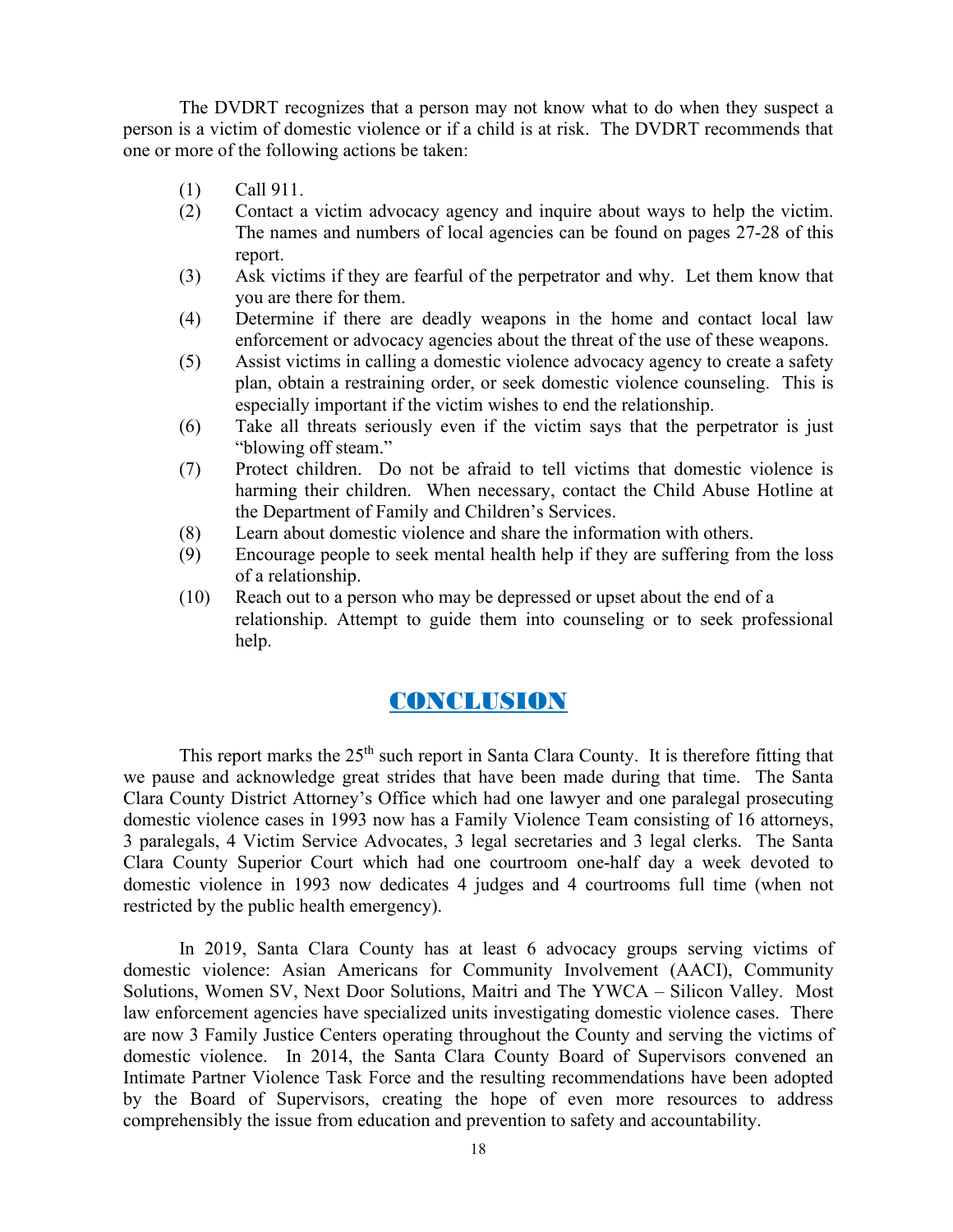Domestic Violence is everybody's problem. No socio-economic group, racial group, ethnicity, gender, or orientation is immune. Similarly, no one agency can solve the problem. Collaboration is the key to a comprehensive response. Law enforcement, advocacy groups and county agencies must continue to work together to share information and resources. But we also need to work on prevention through education, and empowerment of the public, whom we rely on to recognize and report domestic violence. We have made great strides in the past 25 years, but much remains to be done.

#### **Respectfully Submitted: The Domestic Violence Death Review Team 2019**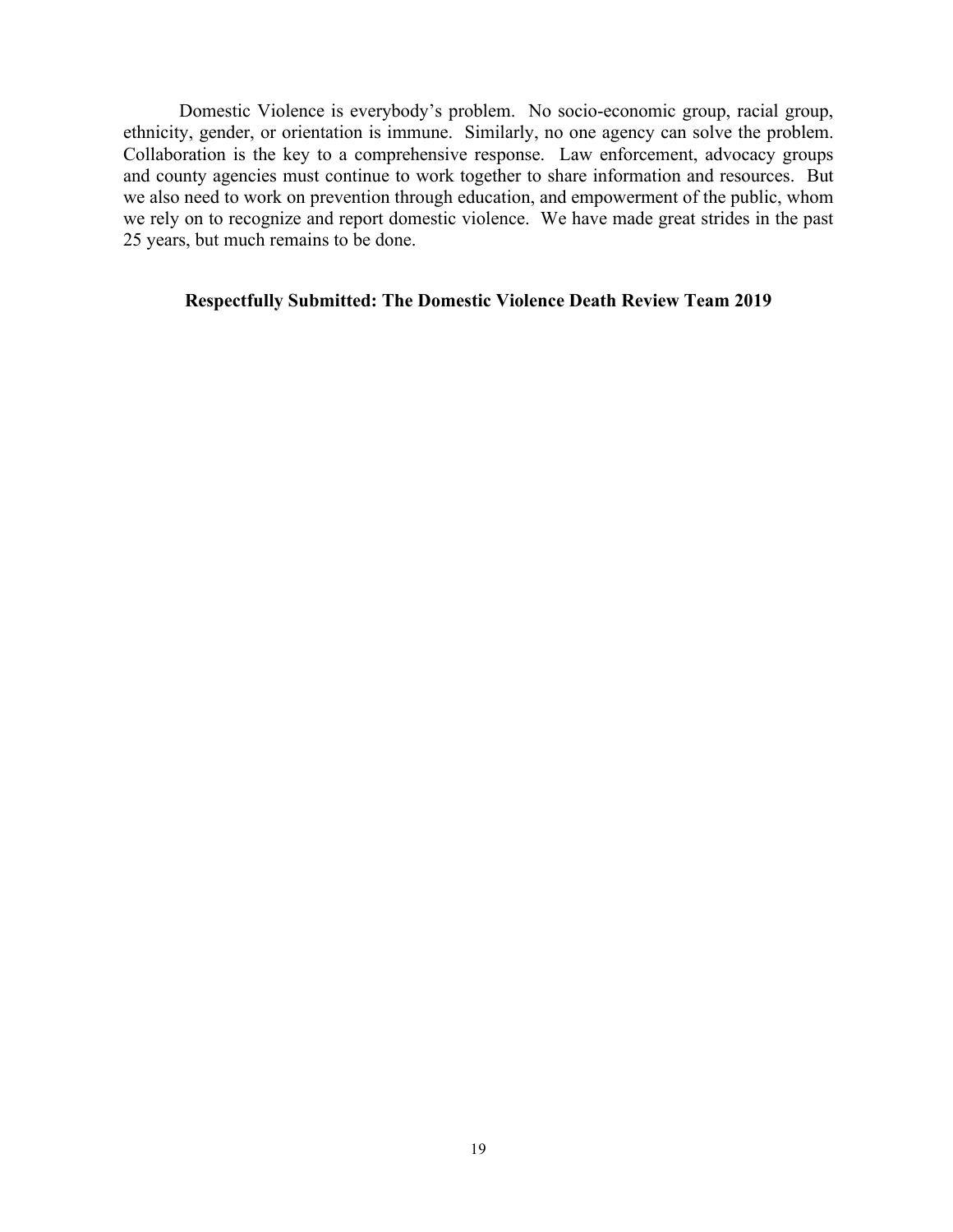#### **Mandate**

The DVDRT investigates and reviews domestic violence related deaths in order to make recommendations aimed at preventing deaths in similar circumstances and reducing domestic violence in general. The DVDRT examines lives of the victims and perpetrators with a special focus on any contact the individuals may have had with the justice system, mental health services, or other social service programs. A comprehensive database of victims, perpetrators, and the circumstances surrounding the deaths is created to help identify trends and risk factors. The DVDRT has reviewed 297 deaths since 1993.

If problems, gaps or shortcomings are discovered, the team strives to prepare recommendations for effective intervention and prevention strategies. The recommendations are included in the DVDRT's Annual Report, and often inspire changes to the Domestic Violence Law Enforcement Protocol as well. The Annual Report is given to the Santa Clara County Board of Supervisors and is published on the Santa Clara County Domestic Violence Council's website and on the District Attorney's website.

Information the team uncovers is used only to accomplish the constructive work of advocating for system-wide change and protecting future victims. The team's job is not to point fingers or place blame. The members of the DVDRT firmly believe that lives have been saved as a result of the team's work.

#### **Creation of the DVDRT**

In early 1993, a representative of the United States Department of Justice visited the Santa Clara County Domestic Violence Council and requested that the Council create a domestic violence related death review team. The DVDRT was established by the Santa Clara County Domestic Violence Council in October 1993 in response to this request. Santa Clara County was one of the first counties to establish a death review team.

In 1995, the California Legislature enacted Penal Code section 11163.3 which allowed all California counties to establish an interagency domestic violence death review team. These teams were mandated to coordinate and integrate state and local efforts to address fatal domestic violence incidents and create a body of information which would help prevent domestic violence deaths.

In 1996, the California Legislature expanded Penal Code section 11163.3. As a result of the new legislation, information shared in death review team meetings was to be confidential and not subject to disclosure or discovery by a third party. Recommendations and summary data may be disclosed.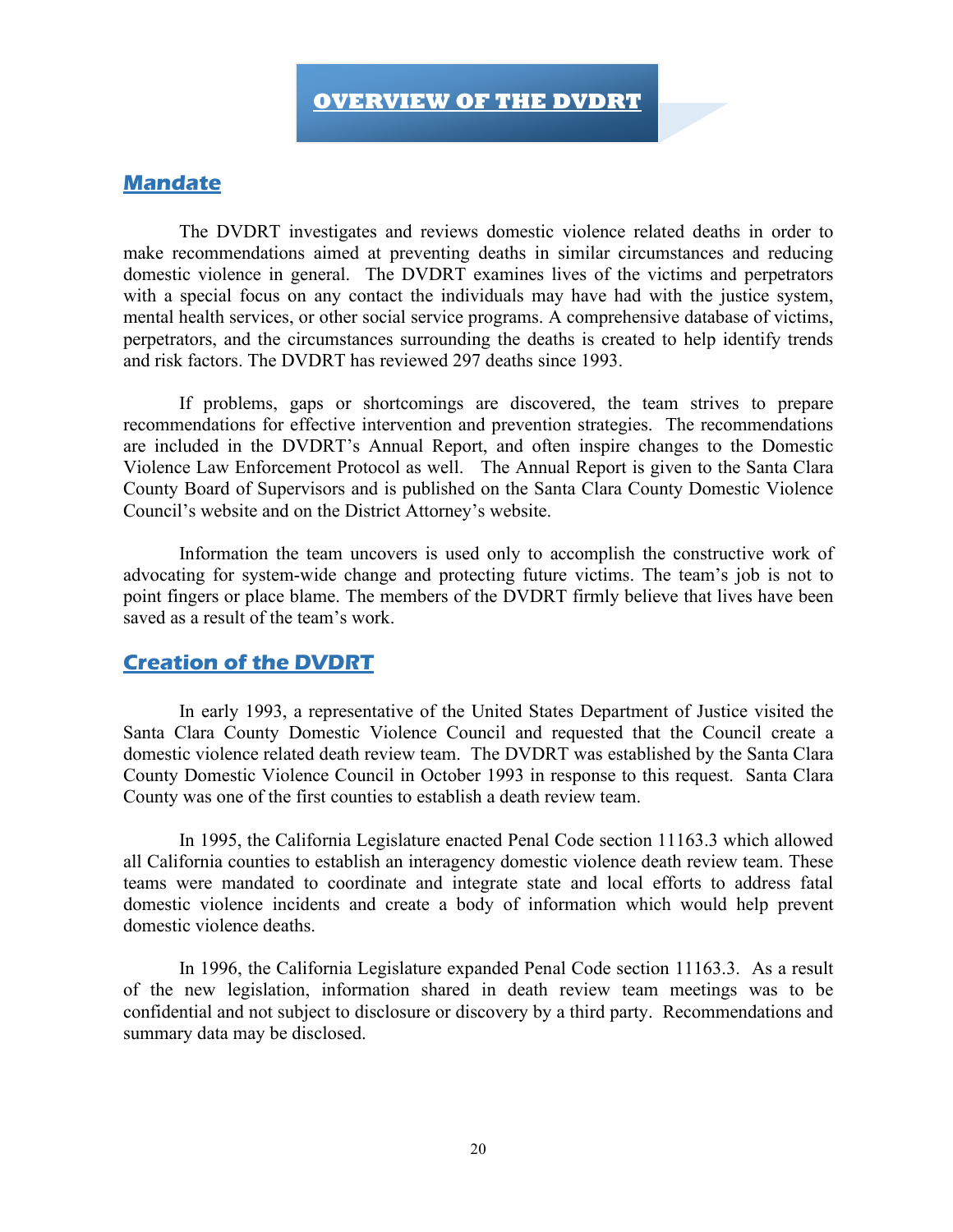#### **Confidentiality**

DVDRT members sign an agreement requiring that all information discussed in team meetings remain confidential. The only agreed upon public disclosure of cases involves statistics and fact patterns. The names of victims and perpetrators are removed out of respect for victims, family members, and survivors. The signed agreement is kept on file by the team chair. The agreement was amended in August 2017. A copy of the agreement is provided in **Attachment 2**.

#### **Membership**

DVDRT membership consists of a cross-section of organizations and disciplines in Santa Clara County that interact with domestic violence victims, perpetrators, and their children. Team members come from the Office of the District Attorney, local law enforcement agencies, the therapeutic community, victim advocacy agencies (including Asian Americans for Community Involvement, MAITRI, Next Door Solutions to Domestic Violence, Community Solutions, YWCA Silicon Valley), the Probation Department, the Department of Corrections, Pretrial Services, the Department of Family and Children's Services, Adult Protective Services, Family Court Services, Family Law Bar, Victim Services, County Mental Health, the LGBTQ community, batterer's intervention programs, the Department of Public Health, Veteran's Affairs, and the Medical Examiner/Coroner's Office.

#### **Definition of "Domestic Violence Related Death"**

The DVDRT defines a "domestic violence related death" as a death that occurs when the perpetrator and victim were involved in an intimate relationship, either at the time of death or at any time prior to the death, and domestic violence was the catalyst for the death. A domestic violence related death also includes the death of a family member, friend, and community member such as a first responder or innocent bystander, if the motivation for the homicide was domestic violence. Domestic violence related deaths include all homicides: murders, murder/suicides, suicides, fatal accidents, and blue suicides. Blue suicides occur when an individual threatens to kill police officers, verbally or by use of a weapon, and intends that the police will respond by firing upon the individual.

Each decedent is counted separately and given their own number, even if multiple people die during one incident.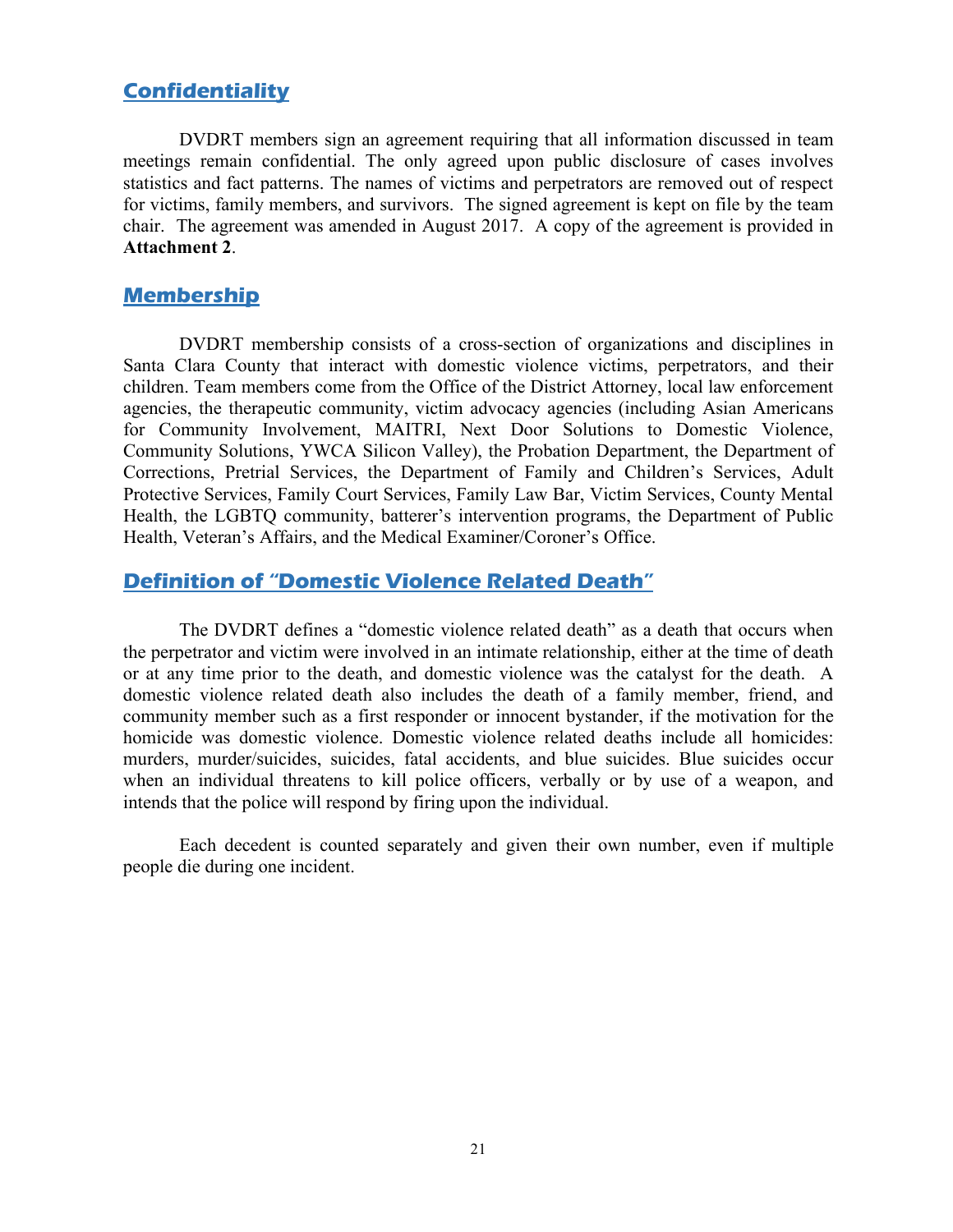#### **DOMESTIC VIOLENCE DEATH REVIEW TEAM MEMBERS SANTA CLARA COUNTY, CALIFORNIA JANUARY 1, 2019 - DECEMBER 31, 2019**

**James Gibbons-Shapiro, Chair** District Attorney's Office

**Morgan Adkins** Department of Family and Children's Services

**Steve Baron** Santa Clara University, Family Court Services (ret.)

**Matthew Breaux** Adult Protective Services

**Carolina Cardoza** Community Solutions

**Ruth Darlene** WomenSV

**Dr. Susan Ditter** Department of Mental Health

**Brenda Farrell** Family Court Services

**Lynda Flores** Adult Probation Services

**Geraldine Foley** Adult Probation Services

**Christina Graven** District Attorney's Office,Victim Services Unit

**Ann Horner** CASA

**The Rev. Maly Hughes** Clergy

**Dr. Michelle Jorden,**  Medical Examiner / Coroner's Office

**Sgt. Anthony Kilmer** San Jose Police Department

**Sgt. Chris King** California Highway Patrol

**Lt. Rob Lang** San Jose Police Department

**Yazmina Latona** Department of Family and Children's Services **Daniel Little** Department of Family and Children's Services

**Lindsey Mansfield** YWCA – Silicon Valley

**Nancy Marshall** Domestic Violence Intervention Collaborative

**Maribel Martinez** SCC Office of LGBTQ Affairs

**Sylvia Mata** District Attorney's Office, Victim Services Unit

**Sarah Miller** YWCA – Silicon Valley

**Alexis Moody LACY** 

**Sgt. Dave Morris** Milpitas Police Department

**Det. Edgar Nava,** Los Altos Police Department

**Derek Nguyen** SCC Pretrial Services

**Agustina Perez** CASA

**Julie Saffren** Family Law Attorney

**Marco Sandoval** SCC Department of Aging Services (APS)

**Valerie Smith** SCC Department of Aging Services (APS)

**AlmaTovar** Community Solutions

**Rosa Vega** Medical Examiner / Coroner's Office

**Kim Walker** Adult SART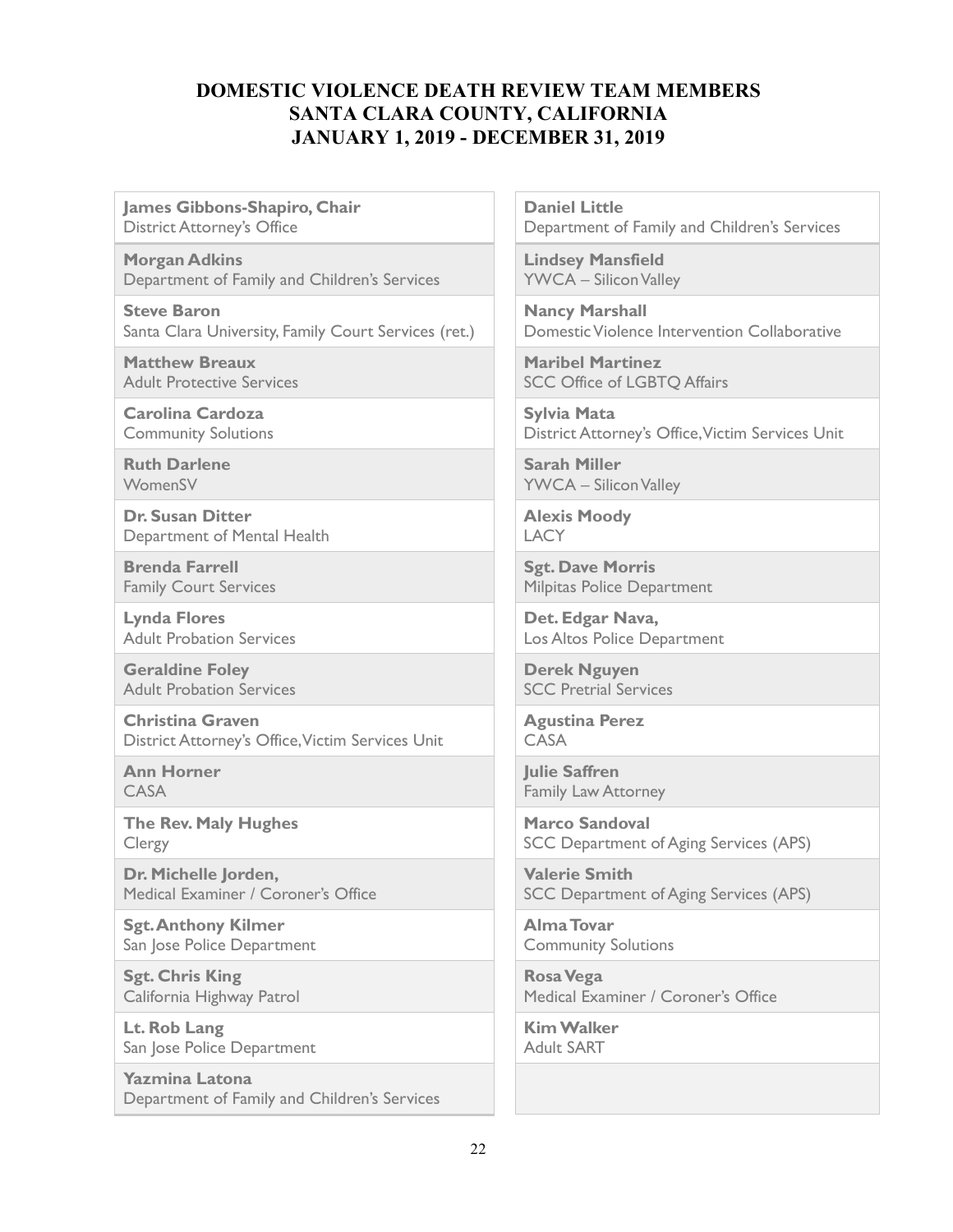| <b>YEAR</b> | <b>DOMESTIC VIOLENCE RELATED</b> | <b>D.V. DEATH</b> |
|-------------|----------------------------------|-------------------|
|             | <b>DEATH\$</b>                   | <b>INCIDENTS</b>  |
| 1993        | 3                                | $\overline{2}$    |
| (partial)   |                                  |                   |
| 1994        | 9                                | 6                 |
| 1995        | 16                               | 11                |
| 1996        | 8                                | $\overline{7}$    |
| 1997        | 21                               | 17                |
| 1998        | 20                               | 14                |
| 1999        | 18                               | 13                |
| 2000        | 18                               | 15                |
| 2001        | 17                               | 14                |
| 2002        | 18                               | $\overline{7}$    |
| 2003        | 21                               | 14                |
| 2004        | $\epsilon$                       | $\boldsymbol{6}$  |
| 2005        | 10                               | $\overline{7}$    |
| 2006        | $\boldsymbol{6}$                 | 5                 |
| 2007        | $\overline{4}$                   | $\overline{4}$    |
| 2008        | 3                                | 3                 |
| 2009        | $\overline{11}$                  | 5                 |
| 2010        | 5                                | 3                 |
| 2011        | 17                               | 11                |
| 2012        | 9                                | $\ddot{\delta}$   |
| 2013        | 11                               | 9                 |
| 2014        | $\overline{2}$                   | $\overline{2}$    |
| 2015        | 13                               | 10                |
| 2016        | $\overline{7}$                   | 5                 |
| 2017        | 13                               | 9                 |
| 2018        | 7                                | 5                 |
| 2019        | $\overline{2}$                   | $\overline{2}$    |

#### **Attachment 1: Domestic Violence Related Deaths Since 1993**

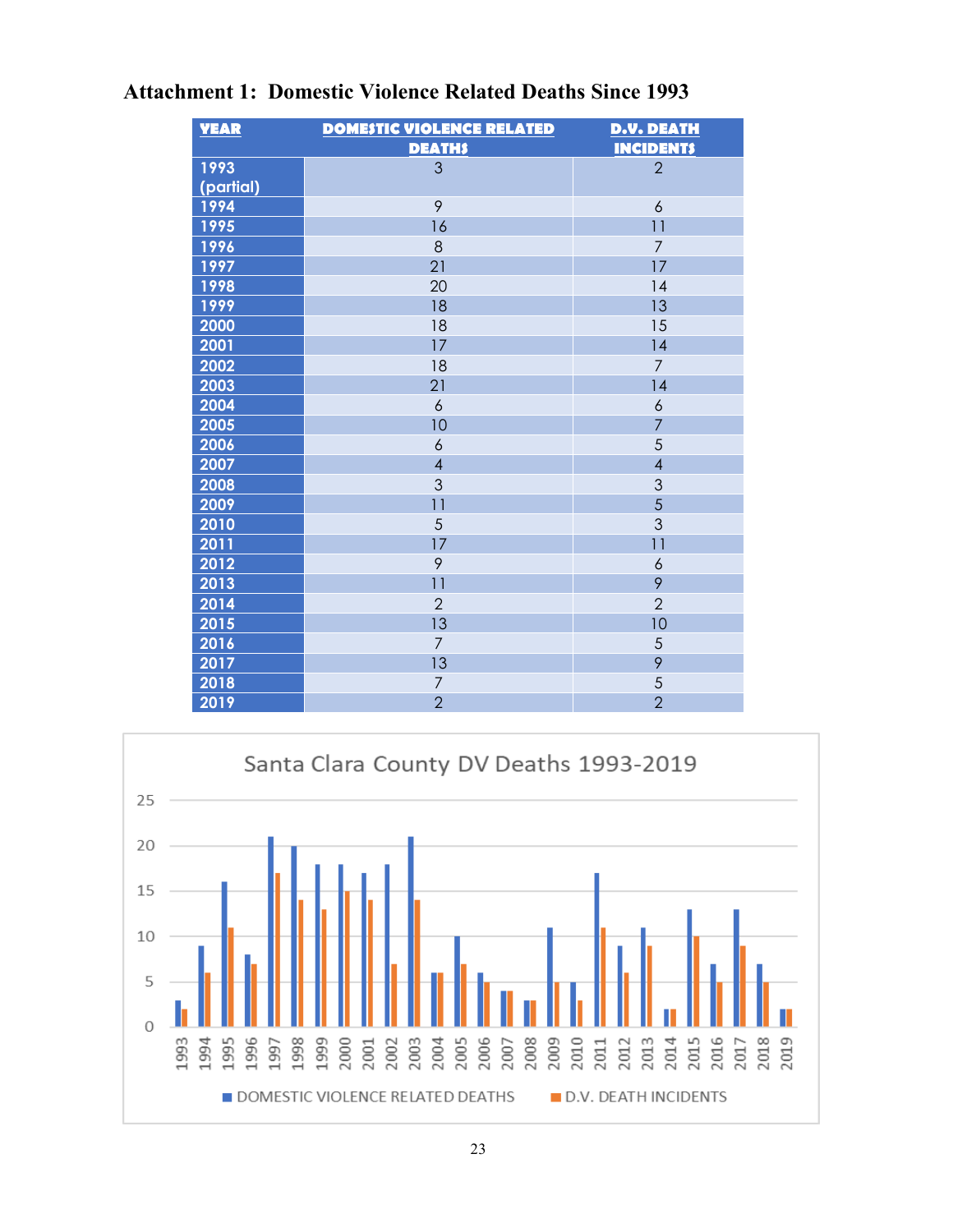#### **Attachment 2: DVDRT's Confidentiality Agreement**

#### **CONFIDENTIALITY AGREEMENT SANTA CLARA COUNTY DOMESTIC VIOLENCE DEATH REVIEW TEAM**

**As a participant in the Santa Clara County Domestic Violence Death Review Team (DVDRT) I understand that all cases discussed, information received, and all documents reviewed pertaining to cases presented to the DVDRT, are strictly confidential.** 

**I agree that I will not discuss, disseminate in any manner, nor otherwise cause dissemination of such information, to any non-member unless otherwise provided by law.** 

**In order to safeguard the confidentiality of DVDRT case discussions, I hereby agree that I will not work as an expert, whether paid or unpaid, for either the plaintiff/prosecution or for the defense, in any case where I was present for the DVDRT case discussion.**

**I further understand, and agree, that my duty to preserve and protect the confidentiality of all information received as a team member, is a continuing and permanent duty, and is not contingent upon my status as a team member and is not terminated upon conclusion of membership.** 

| Name (Please Print)                                                        |                         |                 |                        |  |
|----------------------------------------------------------------------------|-------------------------|-----------------|------------------------|--|
|                                                                            | (First, Last and Title) |                 |                        |  |
|                                                                            |                         |                 |                        |  |
|                                                                            |                         | <b>Date</b>     |                        |  |
|                                                                            |                         |                 |                        |  |
|                                                                            |                         |                 |                        |  |
|                                                                            | <b>Street</b>           | Suite or Bldg # |                        |  |
| <b>City</b>                                                                | Zip                     |                 |                        |  |
|                                                                            |                         |                 |                        |  |
|                                                                            |                         |                 | (Please Print Clearly) |  |
|                                                                            |                         |                 |                        |  |
| Replacing $\Box$ or Filing in $\Box$ (please check one) for Current Member |                         |                 |                        |  |
| (Please Print current member's name you are replacing or filling in for)   |                         |                 |                        |  |
| $\Box$<br><b>Guest Only (Please Check)</b>                                 |                         |                 |                        |  |
| Rev. 08/16/17                                                              |                         |                 |                        |  |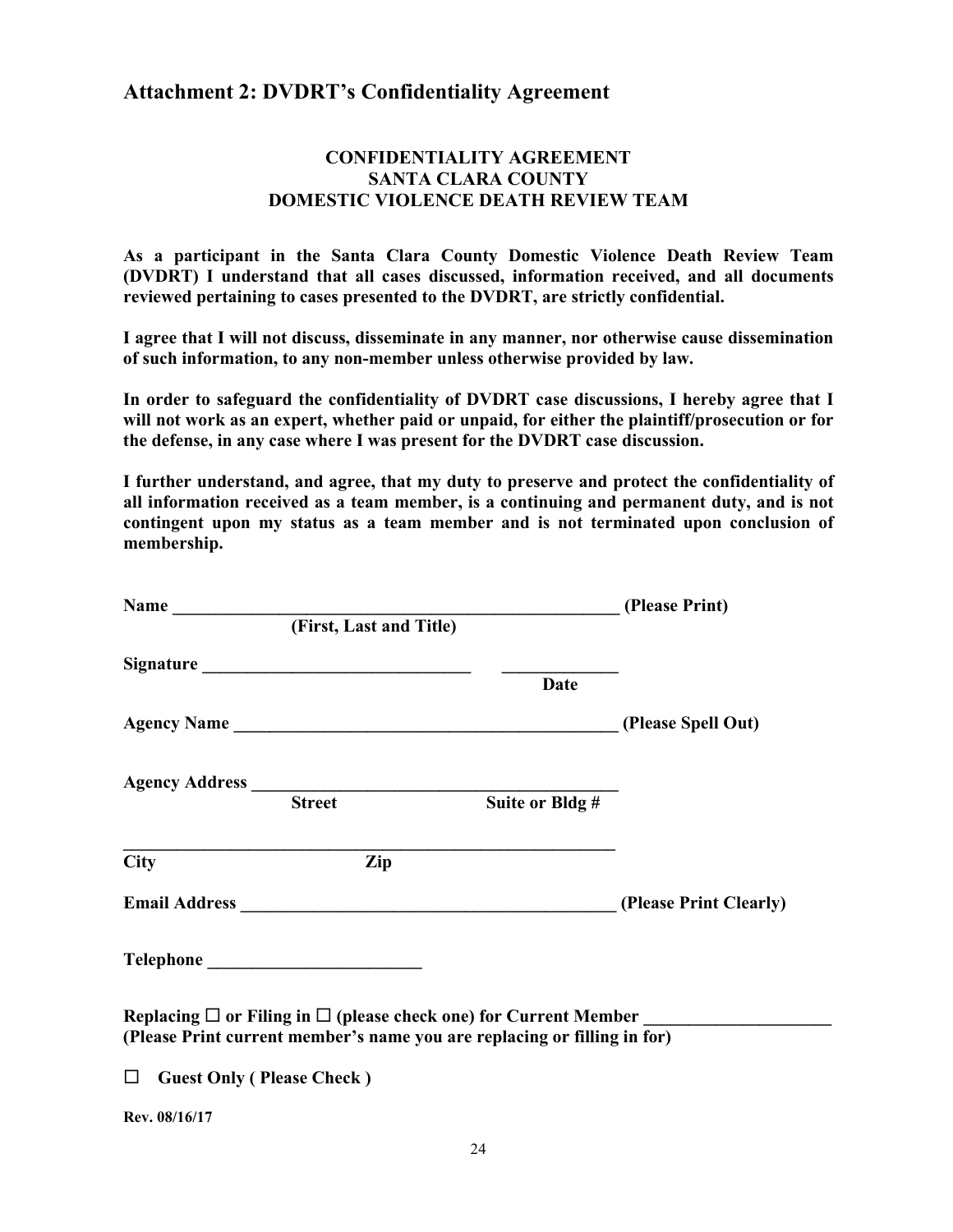| <b>California Highway Patrol</b>                     | $(408)$ 467-5400                        |
|------------------------------------------------------|-----------------------------------------|
| <b>Campbell Police Department</b>                    | $(408) 866 - 2121$<br>$(408)$ 378-8161* |
| <b>Gilroy Police Department</b>                      | $(408) 846 - 0350$                      |
| <b>Los Altos Police Department</b>                   | $(650)$ 947-2770                        |
| <b>Los Gatos-Monte Sereno Police Department</b>      | $(408)$ 354-8600                        |
| <b>Milpitas Police Department</b>                    | $(408)$ 586-2400<br>$(408)$ 263-1212*   |
| <b>Morgan Hill Police Department</b>                 | $(408)$ 776-2101<br>$(408)$ 799-2102*   |
| <b>Mountain View Police Department</b>               | $(650)$ 903-6395<br>$(650)$ 903-6922*   |
| <b>Palo Alto Police Department</b>                   | $(650)$ 329-2413<br>$(650)$ 321-4433*   |
| <b>Santa Clara County Sheriff's Office</b>           | $(408)$ 299-2311                        |
| <b>San Jose Police Department</b>                    | $(408)$ 277-8900<br>$(408)$ 277-8911*   |
| <b>Santa Clara Police Department</b>                 | $(408)$ 615-5580                        |
| <b>Sunnyvale Department of Public Safety</b>         | $(408)$ 730-7180<br>$(408)$ 736-2644*   |
| <b>Santa Clara County Adult Probation Department</b> | $(408)$ 435-2100                        |

#### **Attachment 3: Police Agencies in Santa Clara County**

### **CALL 911 FOR ALL EMERGENCIES**

**\* Some of the Law Enforcement Agencies in Santa Clara County have direct emergency telephone numbers that can be programmed into a person's cellular telephone. These numbers are provided by the DVDRT for those individuals who may need these numbers as part of their safety planning. The DVDRT recommends that individuals call 911 for all emergencies.**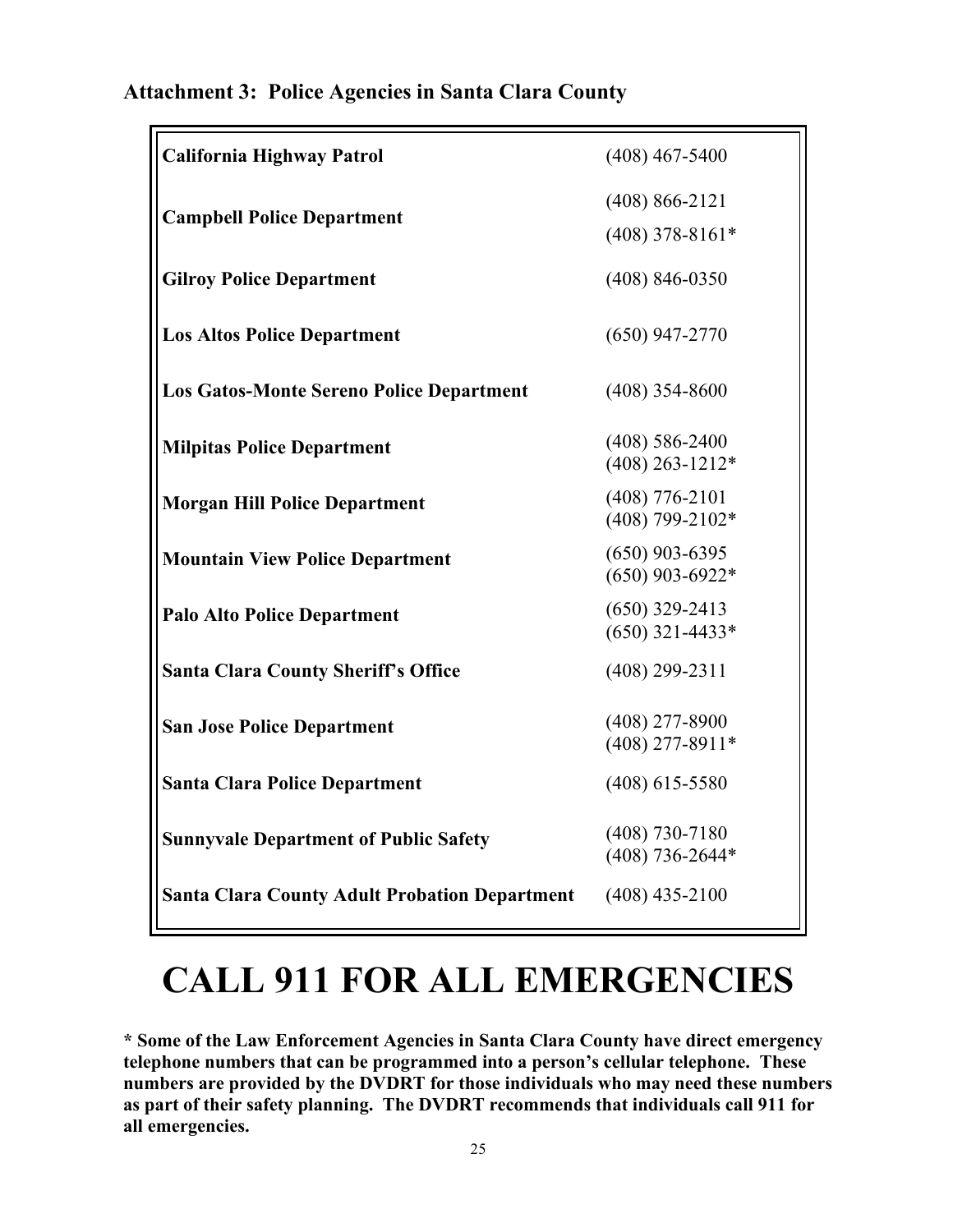#### **Attachment 4: Campus Police and Security Agencies**

| <b>Evergreen Valley Community College Police Department</b><br>8:00 a.m. - 11:00 p.m. Monday - Friday Business Line<br>(After Hours call 911)                         | (408) 270-6468                                     |
|-----------------------------------------------------------------------------------------------------------------------------------------------------------------------|----------------------------------------------------|
| <b>Foothill - DeAnza Community College Police Department</b><br>7:00 a.m. - 11:00 p.m. Monday - Friday Business Line<br>24-hour dispatch/emergency line               | $(650)$ 949-7313<br>(408) 924-8000                 |
| <b>Gavilan College Security Department</b><br>8:00 a.m. - 11:00 p.m. Monday - Friday Business Line<br>8:00 a.m. - 11:00 p.m. Urgent Matters<br>(After hours call 911) | (408) 848-4703<br>(408) 710-7490                   |
| <b>Mission Community College Police Department</b><br>7:00 a.m. - 11:00 p.m. Business Line<br><b>After Hours Dispatch Line</b>                                        | (408) 748-2797<br>(408) 299-2311                   |
| <b>San Jose City College Police Department</b><br>7:00 a.m. - 3:00 p.m. Dispatch Line Only; will connect to<br>Evergreen Police Department after 3:00 p.m.            | (408) 288-3735                                     |
| San Jose State University Department of Public Safety<br>8:00 a.m. - 5:00 p.m. Business Line<br><b>24-hour Dispatch Line</b>                                          | (408) 924-2185<br>(408) 924-2222                   |
| <b>Santa Clara University Department of Public Safety</b><br><b>24-hour Business and Dispatch Line</b>                                                                | (408) 554-4441                                     |
| <b>Stanford University Department of Public Safety</b><br>8:00 a.m. - 5:00 p.m. Monday - Friday Business Line<br><b>24-hour Non-Emergency Dispatch Line</b>           | $(650)$ 723-9633<br>$(650)$ 329-2413               |
| <b>West Valley Community College Police Department</b><br>7:00 a.m. - 11:00 p.m. Business Line<br><b>After Hours Dispatch Line</b><br><b>Investigations Bureau</b>    | (408) 741-2092<br>(408) 299-2311<br>(408) 741-2068 |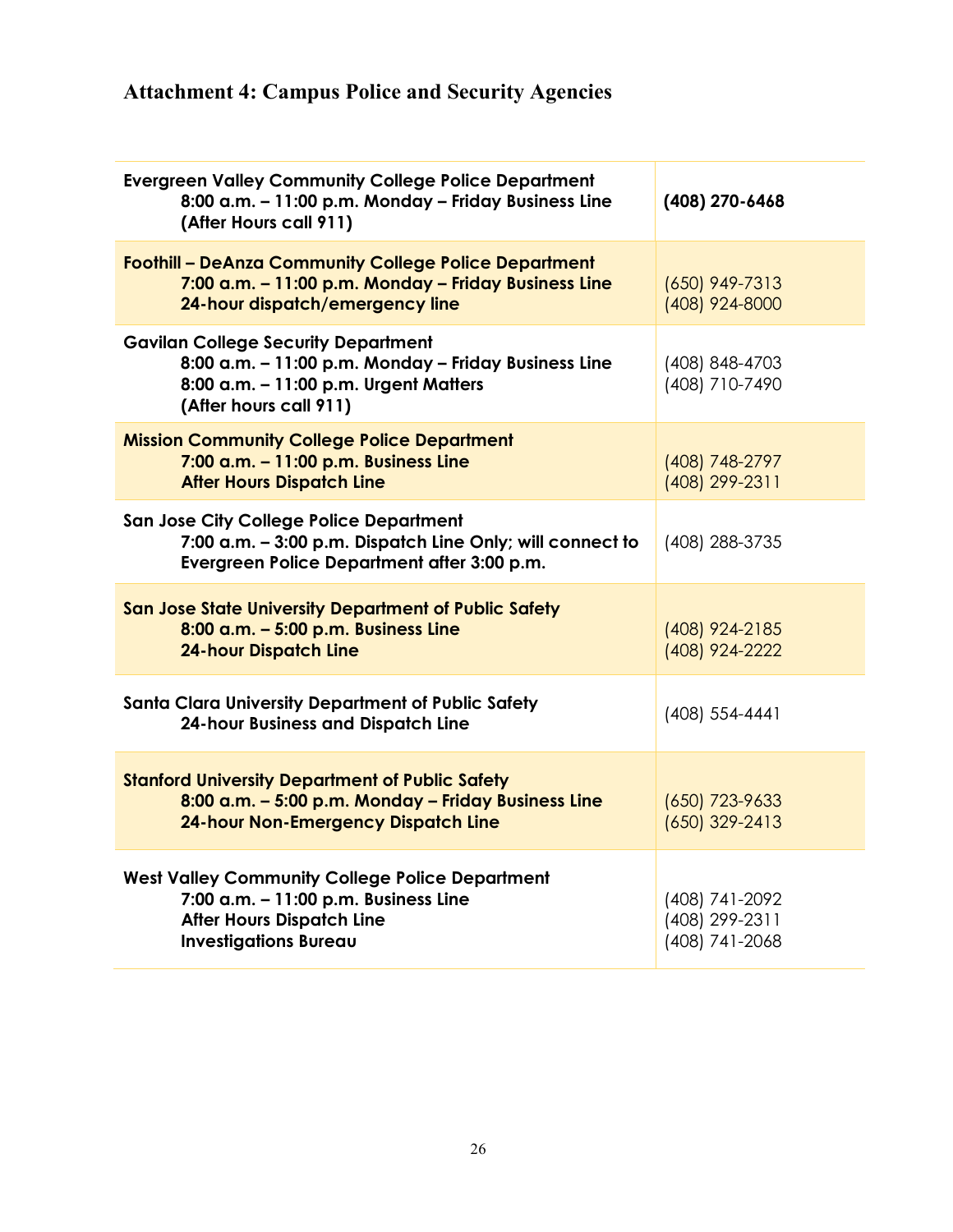#### **Attachment 5: Crisis Hotlines and Referral Agencies**

#### **EMERGENCY POLICE RESPONSE - 911**

| <b>Adult Protective Services</b>                                                                                                                                                                                                               |                                                            |
|------------------------------------------------------------------------------------------------------------------------------------------------------------------------------------------------------------------------------------------------|------------------------------------------------------------|
| www.sccgov.org/aps                                                                                                                                                                                                                             | $(800)$ 414-2002                                           |
| Asian Americans for Community Involvement (AACI)<br>www.aaci.org                                                                                                                                                                               | $(408)$ 975-2739                                           |
| Bay Area Legal Aid<br>www.baylegal.org                                                                                                                                                                                                         | $(888)$ 330-1940                                           |
| <b>Billy DeFrank Center</b><br>www.defrankcenter.org                                                                                                                                                                                           | $(408)$ 293-3040                                           |
| Child Abuse Neglect and Reporting Hotline<br>www.sccgov.org                                                                                                                                                                                    | $(833)$ SCC-KIDS<br>$(833) 722 - 5437$                     |
| <b>Community Solutions (South County)</b><br>www.communitysolutions.org                                                                                                                                                                        | $(877)$ 363-7238                                           |
| CONTACT (Hotline for all hotlines)<br>www.BillWilsonCenter.org                                                                                                                                                                                 | $(408)$ 850-6125                                           |
| Domestic Violence Intervention Collaborative<br>www.dvintervention.org                                                                                                                                                                         | $(408)$ 294-0006                                           |
| Family and Children Services of Silicon Valley<br>HQ<br>www.fcservices.org                                                                                                                                                                     | $(650)$ 326-6576                                           |
| <b>Family Court</b><br>www.sccourt.org                                                                                                                                                                                                         | $(408)$ 534-5600                                           |
| Family Court Self Help Center<br>www.courtinfo.ca.gov                                                                                                                                                                                          | $(408) 882 - 2900$                                         |
| <b>Family Justice Centers</b><br>www.santaclara-da.org<br>San Jose – Open Thursdays 9:00 a.m. -12:00 p.m. and 1:00 p.m.–5:00 p.m.<br>North County – Open Fridays 9:00 a.m. – 5:00 p.m.<br>South County – Open Wednesdays 9:00 a.m. – 5:00 p.m. | $(408)$ 975-2739<br>$(408) 749 - 0793$<br>$(408)$ 779-2113 |
| Legal Advocates for Children and Youth (LACY)<br>www.lawfoundation.org                                                                                                                                                                         | $(408)$ 280-2416                                           |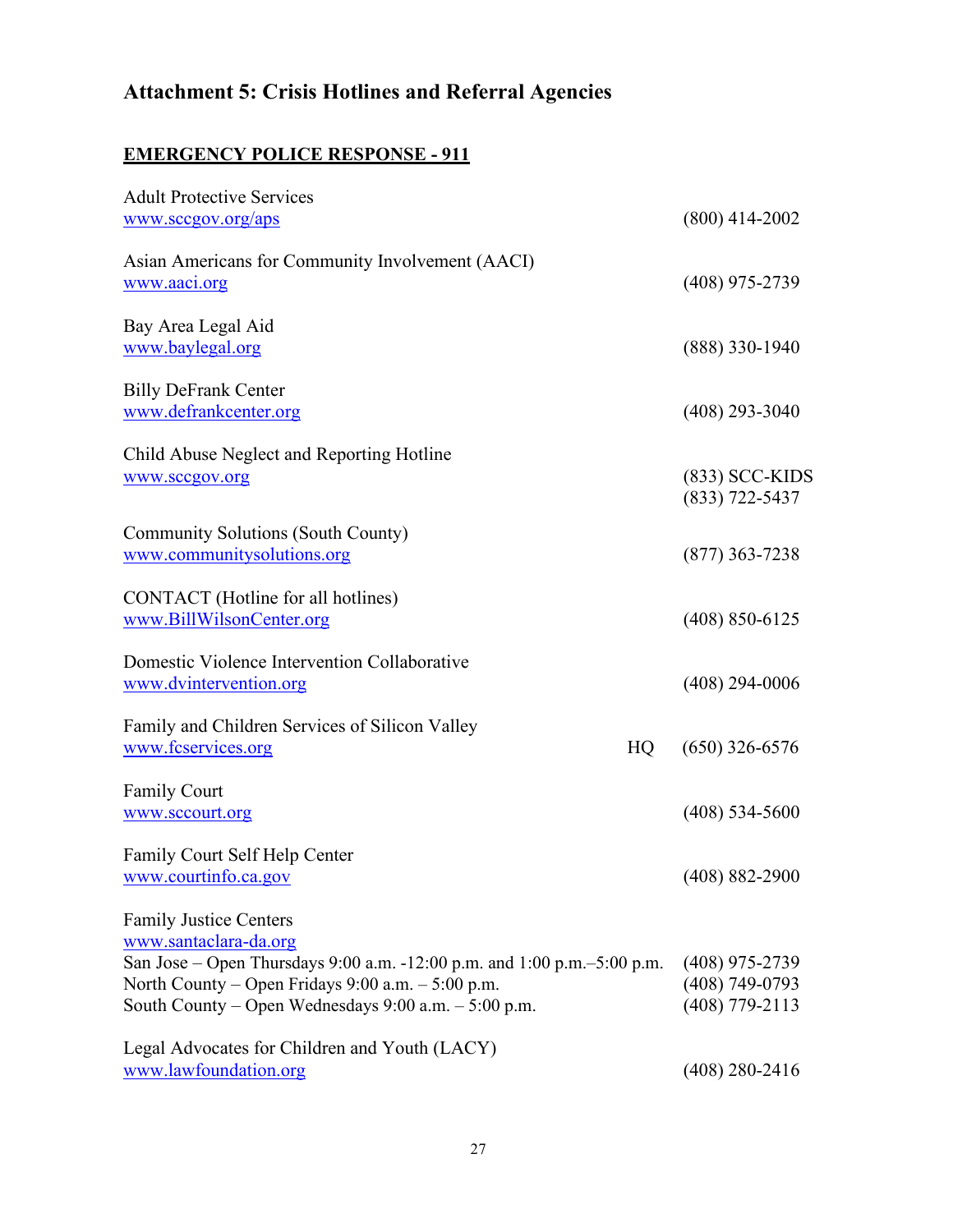| <b>MAITRI</b><br>www.maitri.org                                                                                                                                        |                                        | $(888) 862 - 4874$                                         |
|------------------------------------------------------------------------------------------------------------------------------------------------------------------------|----------------------------------------|------------------------------------------------------------|
| National Domestic Violence Hotline                                                                                                                                     |                                        |                                                            |
| www.thehotline.org                                                                                                                                                     |                                        | $(800)$ 799-7233 (SAFE)                                    |
| Next Door Solutions to Domestic Violence<br>www.nextdoor.org                                                                                                           |                                        | $(408)$ 279-2962                                           |
| Pro Bono Project<br>www.probonoproject.org                                                                                                                             |                                        | $(408)$ 998-5298                                           |
| Restraining Order Self Help Center<br>www.courts.ca.gov                                                                                                                |                                        | $(408)$ 534-5709                                           |
| San Jose State Counseling Service (SJSU students)<br>www.sjsu.edu/counseling                                                                                           |                                        | $(408)$ 924-5910                                           |
| <b>Santa Clara County Mental Health</b>                                                                                                                                |                                        | $(800) 704 - 0900$                                         |
| Senior Adult Legal Services<br>www.sala.org                                                                                                                            |                                        | $(408)$ 295-5991                                           |
| <b>SJPD Family Violence Center</b><br>www.sjpd.org/boi/fvc                                                                                                             |                                        | $(408)$ 277-3700                                           |
| Suicide Crisis Service<br>www.suicide.org/hotlines/california-suicide-hotlines.html                                                                                    | North County<br>South County           | $(408)$ 279-3312<br>$(650)$ 494-8420<br>$(408) 683 - 2482$ |
| Victim Services Unit – District Attorney's Office<br>www.santaclara-da.org                                                                                             | 8:30 a.m. $-$ 5:00 p.m. (408) 295-2656 |                                                            |
| Victim Notification System<br>(Victims can register and be informed when a defendant is to be released.)<br>www.vinelink.com                                           |                                        | $(877)$ 411-5588                                           |
| WomenSV<br>www.womensv.org                                                                                                                                             |                                        | $((833) 966 - 3678)$                                       |
| <b>YWCA Silicon Valley</b><br>24-hour Domestic Violence and Sexual Assault Support Line Eng / Span 1-800-572-2782<br>http://ywca-sv.org/our-services/support-services/ |                                        | Business Line (408) 295 4011                               |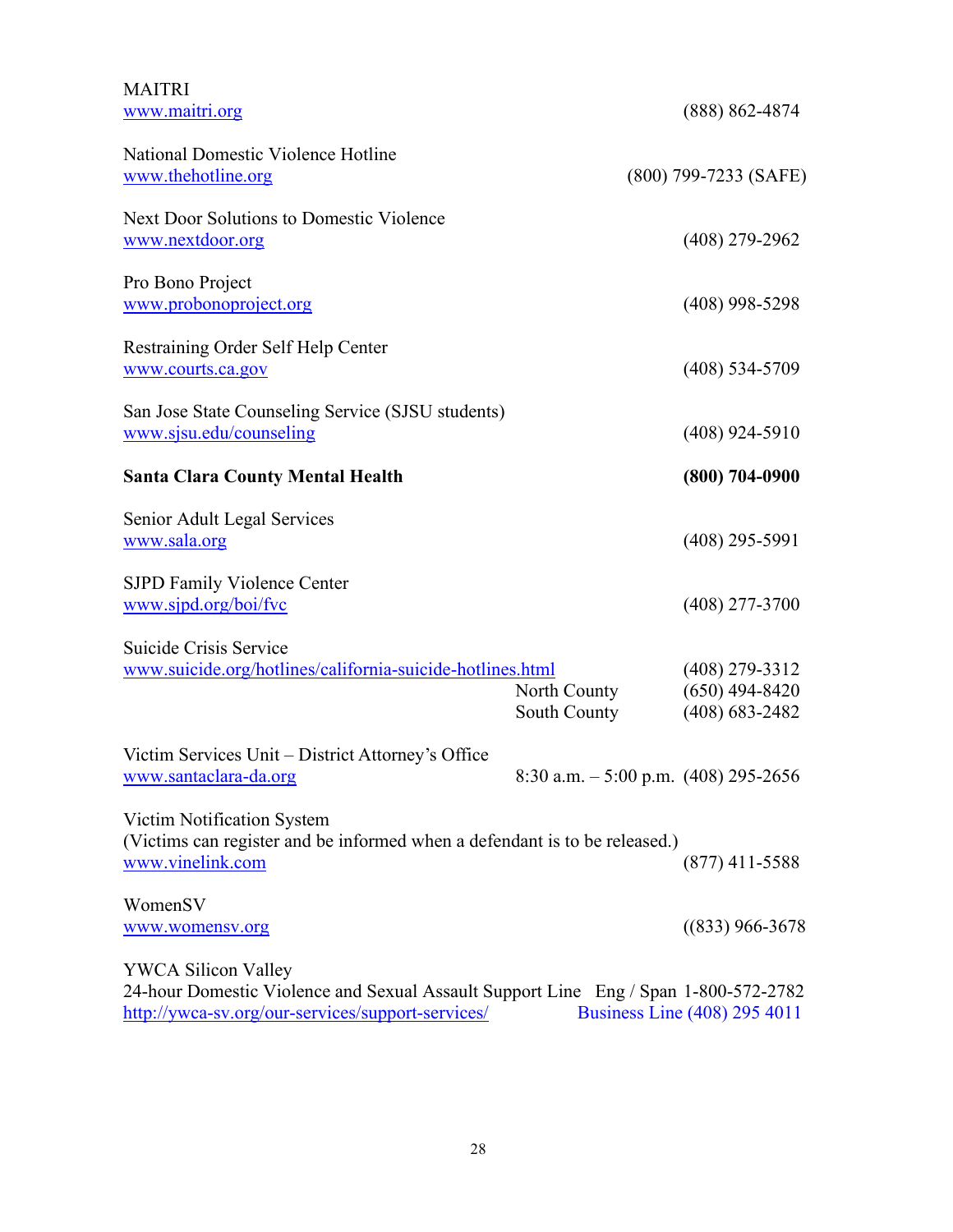#### **Attachment 6: SANTA CLARA COUNTY DOMESTIC VIOLENCE LETHALITY ASSESSMENT FOR FIRST RESPONDERS**

| Date:                                                                                                                                                   | Case $#$ :                                                                                                                                                                                 |  |  |
|---------------------------------------------------------------------------------------------------------------------------------------------------------|--------------------------------------------------------------------------------------------------------------------------------------------------------------------------------------------|--|--|
| Officer:                                                                                                                                                | Agency:                                                                                                                                                                                    |  |  |
| Victim:                                                                                                                                                 | Offender:                                                                                                                                                                                  |  |  |
| Victim's Safe Numbers to Call:<br>Home:<br>Cell:<br>Work:<br>Is the victim monolingual/limited English proficient? If yes, what language do they speak? | Would you like to provide names/phone numbers of 2<br>people that can reach you?<br>ı.<br>2.                                                                                               |  |  |
| Check here if the victim did not answer any of the questions.                                                                                           |                                                                                                                                                                                            |  |  |
| hotline and have the counselor speak with the victim.                                                                                                   | If the victim answers YES to any questions 1-3, please call the appropriate domestic violence crisis                                                                                       |  |  |
| 1. Has your current or previous partner ever used a weapon<br>against you or threatened you with a weapon?                                              | $\Box$ Yes $\Box$ No $\Box$ No Answer                                                                                                                                                      |  |  |
| 2. Have they threatened to kill you or someone else?                                                                                                    | $\Box$ Yes $\Box$ No $\Box$ No Answer                                                                                                                                                      |  |  |
| 3. Do you think your current or previous partner might try to kill you?                                                                                 | $\Box$ Yes $\Box$ No $\Box$ No Answer                                                                                                                                                      |  |  |
| contact the hotline. ("They" refers to the current or previous partner.)                                                                                | If the answers to the above questions are NO but at least 4 of the questions below are YES please                                                                                          |  |  |
| 4. Do they have a gun or can they easily get one?                                                                                                       | $\Box$ Yes $\Box$ No $\Box$ No Answer                                                                                                                                                      |  |  |
| 5. Have they ever tried to choke / strangle you?                                                                                                        | $\Box$ Yes $\Box$ No $\Box$ No Answer                                                                                                                                                      |  |  |
|                                                                                                                                                         | 6. Are they violently or constantly jealous or try to control most of your daily activities? $\Box$ Yes $\Box$ No $\Box$ No Answer                                                         |  |  |
|                                                                                                                                                         | 7. Have you left or separated from your partner after living together or being married? $\Box$ Yes $\Box$ No $\Box$ No Answer                                                              |  |  |
| 8. Are they unemployed?                                                                                                                                 | $\Box$ Yes $\Box$ No $\Box$ No Answer                                                                                                                                                      |  |  |
| 9. Have they tried to commit suicide?                                                                                                                   | $\Box$ Yes $\Box$ No $\Box$ No Answer                                                                                                                                                      |  |  |
| 10. Do you have a child that they know is not theirs?                                                                                                   | $\Box$ Yes $\Box$ No $\Box$ No Answer                                                                                                                                                      |  |  |
| 11. Do they follow or spy on you or leave threatening messages?                                                                                         | $\Box$ Yes $\Box$ No $\Box$ No Answer                                                                                                                                                      |  |  |
| 12. Is there anything else that worries you about your safety? If yes, what concerns do you have?                                                       |                                                                                                                                                                                            |  |  |
| Officers are encouraged to call the hotline whenever they believe the victim is in a potentially lethal                                                 |                                                                                                                                                                                            |  |  |
| situation regardless of the victim's responses to the questions above.<br>Check one:<br>$\Box$ Victim screened in based on responses                    | D Victim did not screen in                                                                                                                                                                 |  |  |
| $\Box$ Victim screened in based on the belief of officer                                                                                                |                                                                                                                                                                                            |  |  |
| Did the victim speak with the hotline counselor?                                                                                                        | $\square$ Yes<br>$\square$ No                                                                                                                                                              |  |  |
| San Jose, Mountain View, Palo Alto,<br>Los Altos, Sunnyvale, Milpitas,<br><b>YWCA Silicon Valley:</b><br>1-800-572-2782 / FAX: 408-293-9696             | <b>Sheriff's Office, Campbell,</b><br>Santa Clara, Los Gatos-Monte Sereno<br><b>Next Door Solutions:</b><br>408-279-2962 / FAX: 408-279-7577<br>Morgan Hill, Gilroy, South County Sheriff, |  |  |
| <b>Community Solutions:</b><br>1-877-363-7238 / FAX: 408-778-9672<br>PLEASE FAX THIS DOCUMENT TO THE APPROPRIATE DOMESTIC VIOLENCE AGENCY               |                                                                                                                                                                                            |  |  |
|                                                                                                                                                         |                                                                                                                                                                                            |  |  |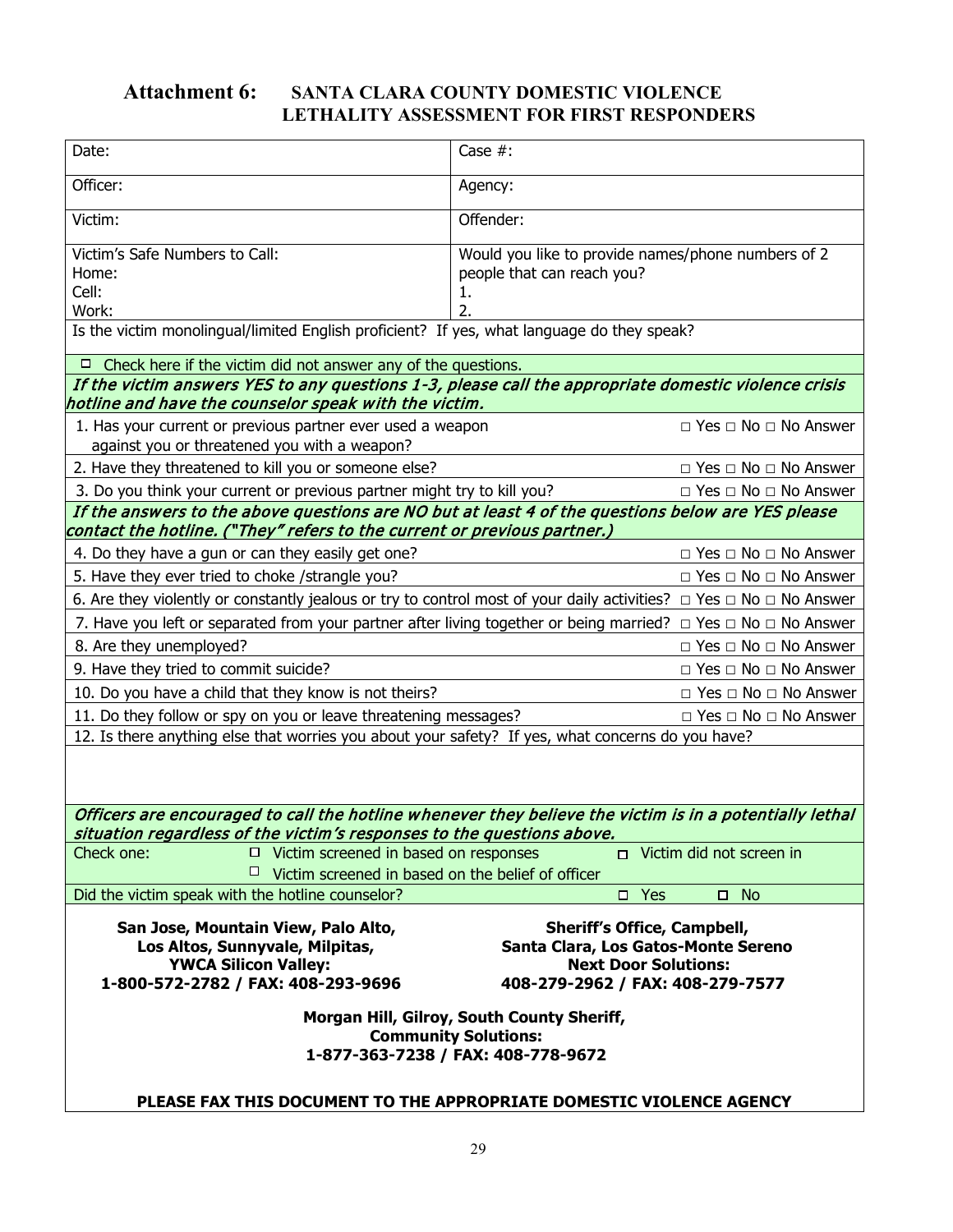## **Conducting the Lethality Assessment**

This evidence-based Lethality Assessment tool is a user-friendly, straightforward instrument that predicts danger and lethality in domestic incidents between intimate or former intimate partners to a high degree. Research shows that only 4% of abused victims had used a domestic violence hotline or shelter within the year prior to being killed by an intimate partner. This Assessment encourages victims in high danger to seek domestic violence program services to prevent serious injury or death.

Purpose:

- a. To improve the way law enforcement and the community respond to victims;
- b. To educate and empower victims;
- c. To respond more strategically to high danger or lethal situations; and
- d. To enhance cooperation, communication and collaboration among law enforcement and domestic violence service providers.

#### **STEP 1** Fill out the Lethality Assessment form with the victim.

The officer should advise the victim that **they** will ask a short series of questions to help the officer determine how much immediate danger the victim is in. The assessment questions should be asked in the order they are listed on the form.

Ask all the questions, even if the victim responds positively to questions 1-3, which triggers a hotline call. The more questions the victim responds to positively, the clearer and more immediate it is that the victim is in danger.

#### **STEP 2** Assess the responses to the lethality assessment.

#### **"Yes" to Questions 1, 2 or 3** → **Call Hotline**

#### **"No" to Questions 1-3 but "Yes" to four of Questions 4-11** → **Call Hotline**

*"No" responses may still warrant a hotline call if the officer believes it is appropriate. An officer may call the hotline and assess the victim as being in high-danger whenever they believe the victim is in a potentially lethal situation.*

#### **Step 3 Victim is Assessed as High-Danger – Referral Process.**

- 1. Explain assessment to victim.
- 2. Advise that you need to call hotline and you would like for victim to speak with an advocate. (Remember: You are seeking the victim's permission.)
- 3. If victim does not want to speak with an advocate, tell victim you need to speak with an advocate to seek guidance and gently ask victim to reconsider.
- 4. Call the hotline and give them the basic facts.
- 5. If victim still does not want to speak with an advocate, follow procedures under step 4 below.

#### **STEP 4** Victim is assessed as non-high danger, or the victim did not/could not **participate in assessment or hotline call:**

- 1. Advise of dangerous situation.
- 2. Advise to watch for signs of danger.
- 3. Refer to providers on DV resource card.